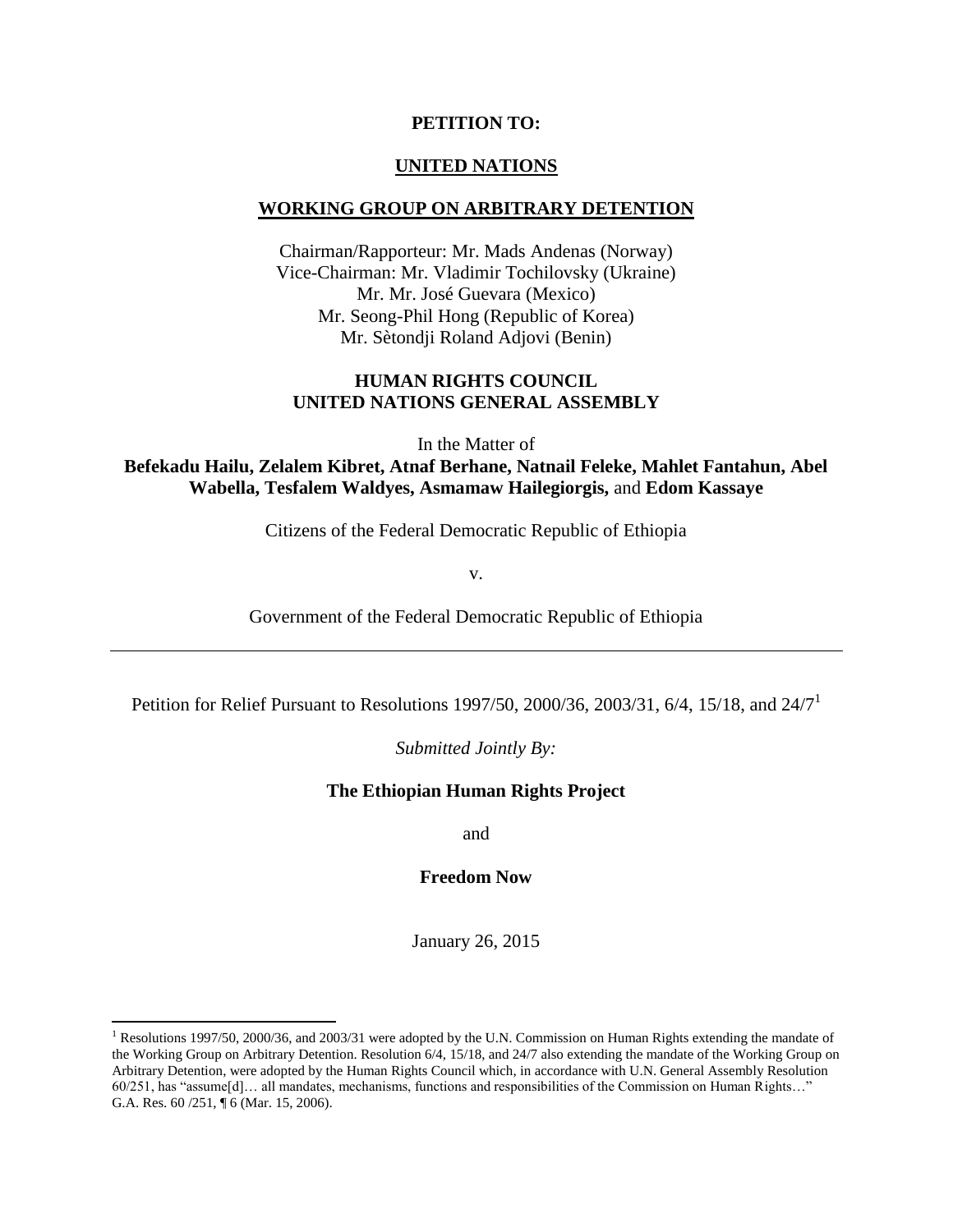# **QUESTIONNAIRE TO BE COMPLETED BY PERSONS ALLEGING ARBITRARY ARREST OR DETENTION**

# *IDENTITY*

1. See Section I(B)(1), below.

# *ARREST*

- 1. **Date of arrest**: Authorities arrested the detainees on April 25 and 26, 2014 and have held them in detention since that time.
- 2. **Place of arrest (as detailed as possible)**: See section I(B)(1), below.
- 3. **Forces who carried out the arrest or are believed to have carried it out:** National security police and officers from the Maekelawi Federal Police Station in Addis Ababa.
- 4. **Did they show a warrant or other decision by a public authority?** Yes.
- 5. **Authority who issued the warrant or decision**: Ethiopian judicial authorities.
- 6. **Relevant legislation applied (if known)**: The detainees were initially detained for the purpose of investigation under Article 59.2 of the Criminal Code until May 17, 2014, when the government invoked the investigatory detention authorization under Article 20 of the Anti-Terrorism Proclamation.

# *DETENTION*

- 1. **Date of detention**: Arrested April 25 and 26, 2014; charged July 17, 2014.
- 2. **Duration of detention (if not known, probable duration)**: Nine months.
- 3. **Forces holding the detainee under custody**: Ministry of Federal Affairs.
- 4. **Places of detention (indicate any transfer and present place of detention):** The detainees were initially held at the Maekelawi Federal Police Station in Addis Ababa. The government is now detaining the women at Kaliti Prison and the men at Kilinto Prison, both of which are near Addis Ababa.
- 5. **Authorities that ordered the detention**: The Arada First Instance Court (pre-charge) and the Ledeta Federal High Court (post-charge).
- 6. **Reasons for the detention imputed by the authorities**: The detainees are being held in pretrial detention on charges of terrorism. See "Statement of Facts," below.
- 7. **Relevant legislation applied (if known)**: In charging the detainees, the Ethiopian government invoked Article 4 of the Anti-Terrorism Proclamation and Articles 27(1), 27(2), 32(1), 32(2), 38(1), 38(2) and 238(1) of the Criminal Code. Article 20(5) of the Anti-Terrorism Proclamation requires pretrial detention for terrorism suspects.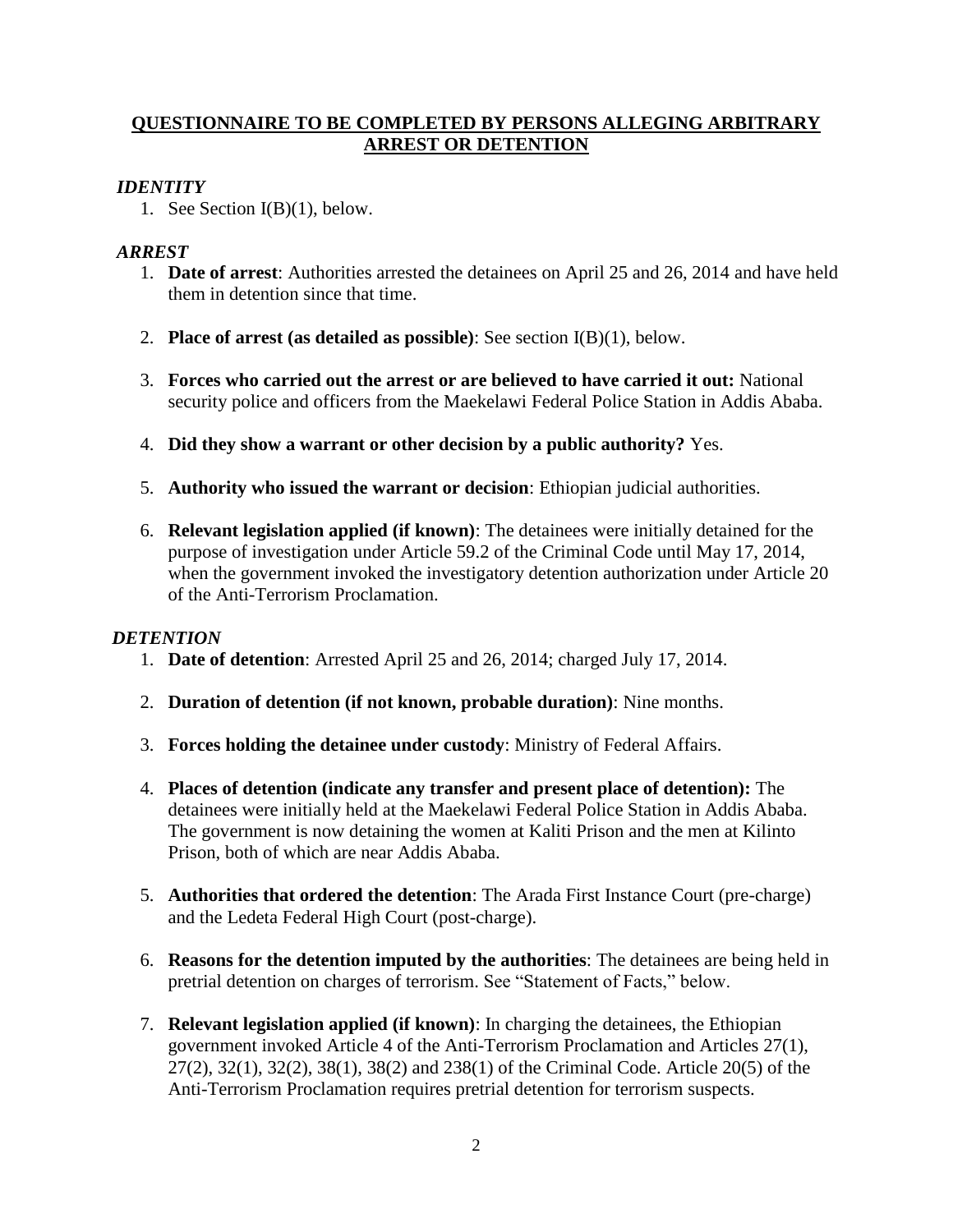## *DESCRIBE THE CIRCUMSTANCES OF THE ARREST AND/OR THE DETENTION AND INDICATE PRECISE REASONS WHY YOU CONSIDER THE ARREST OR DETENTION TO BE ARBITRARY*

## **I. Statement of Facts**

Part A of this Section describes the Ethiopian government's history of suppressing free expression and prosecuting peaceful bloggers and journalists on national security charges. Part B presents the case of the six Zone 9 bloggers and three independent journalists wrongly detained in Ethiopia since April 2014. $^2$ 

# **A. Country Background**

The Federal Democratic Republic of Ethiopia (Ethiopia) purports to be a constitutional democracy; however, in practice the government is controlled by a single political party – the Ethiopian People's Republican Defense Force (EPRDF). Officially a coalition of regional parties under a system known as "ethnic federalism," the EPRDF and its allies have controlled a majority of every elected body at both the regional and national level since the current Constitution's inception in 1995.<sup>3</sup> Indeed, in the most recent parliamentary elections, the ruling coalition claimed 544 of 547 legislative seats.<sup>4</sup>

The Constitution establishes a parliamentary federal government with an independent judiciary.<sup>5</sup> Despite this requirement, however, Ethiopian criminal courts remain "weak, overburdened, and subject to political influence."<sup>6</sup> The executive branch has asserted the authority to override judicial decisions<sup>7</sup> and constitutional interpretation has historically followed the political

 $\overline{a}$ <sup>2</sup> Facts contained in Section I that are not directly attributed to another source have either been provided by the Ethiopian Human Rights Project or redacted at the request of the source.

<sup>3</sup> Asnake Kefale, *The (Un)making of Opposition Coalitions and the Challenge of Democratization in Ethiopia, 1991-2011*, 5 Journal of Eastern African Studies 4 (2011), at 683, available at [http://www.tandfonline.com/doi/abs/10.1080/](http://www.tandfonline.com/doi/abs/‌10.1080/‌17531055.2011.642525) [17531055.2011.642525.](http://www.tandfonline.com/doi/abs/‌10.1080/‌17531055.2011.642525)

<sup>4</sup> *Final Report—House of People's Representatives and State Council Elections*, European Union Election Observation Mission (May 23, 2010), at 33, available at [http://eueom.eu/files/pressreleases/english/final-report-eueom-ethiopia-08112010\\_en.pdf.](http://eueom.eu/files/pressreleases/english/final-report-eueom-ethiopia-08112010_en.pdf)

 $<sup>5</sup>$  Article 78(1) provides that "An independent judiciary is established by this Constitution" and Article 79(2) provides that</sup> "Courts of any lever [sic] shall be free from any interference of influence of any governmental body, government official or from any other source." *Constitution of the Federal Democratic Republic of Ethiopia* (Aug. 21, 1995) (hereinafter Constitution of Ethiopia), available a[t http://www.refworld.org/docid/3ae6b5a84.html.](http://www.refworld.org/docid/3ae6b5a84.html) 

<sup>6</sup> *2013 Country Report on Human Rights Practices: Ethiopia*, U.S. Dept. of State, at § 1(e) (hereinafter 2013 State Department Report), available a[t http://www.state.gov/documents/organization/220323.pdf.](http://www.state.gov/documents/organization/220323.pdf) In one instance, a judge that sentenced the Minister of Justice to four weeks of jail for failing to hand over a suspect "was soon transferred, a move widely seen as punishment to the judge, and the minister was quickly pardoned by the President at the Prime Minister's request." Judge R.R. Mzikamanda (High Court of Malawi), *The Place and Independence of the Judiciary and the Rule of Law in Democratic Sub-Saharan Africa*, South African Institute for Advanced Constitutional, Public, Human Rights, and International Law (Nov. 14, 2007), at note 219, available at [http://www.docstoc.com/docs/70097124/1-the-place-of-the-independence-of-the-judiciary-and](http://www.docstoc.com/‌docs/70097124/1-the-place-of-the-independence-of-the-judiciary-and-the-rule-of)[the-rule-of.](http://www.docstoc.com/‌docs/70097124/1-the-place-of-the-independence-of-the-judiciary-and-the-rule-of) 

<sup>&</sup>lt;sup>7</sup> Assefa Fiseha, *Separation of Powers and Its Implications for the Judiciary in Ethiopia*, 5 Journal of Eastern African Studies 4 (2001), at 708 (citing Regulation 155/2008 at art. 37), available a[t http://www.tandfonline.com](http://www.tandfonline.com/doi/abs/10.1080/17531055.2011.649576?journalCode=rjea20#.VJnTxsBA) [/doi/abs/10.1080/17531055.2011.649576?journalCode=rjea20#.VJnTxsBA.](http://www.tandfonline.com/doi/abs/10.1080/17531055.2011.649576?journalCode=rjea20#.VJnTxsBA)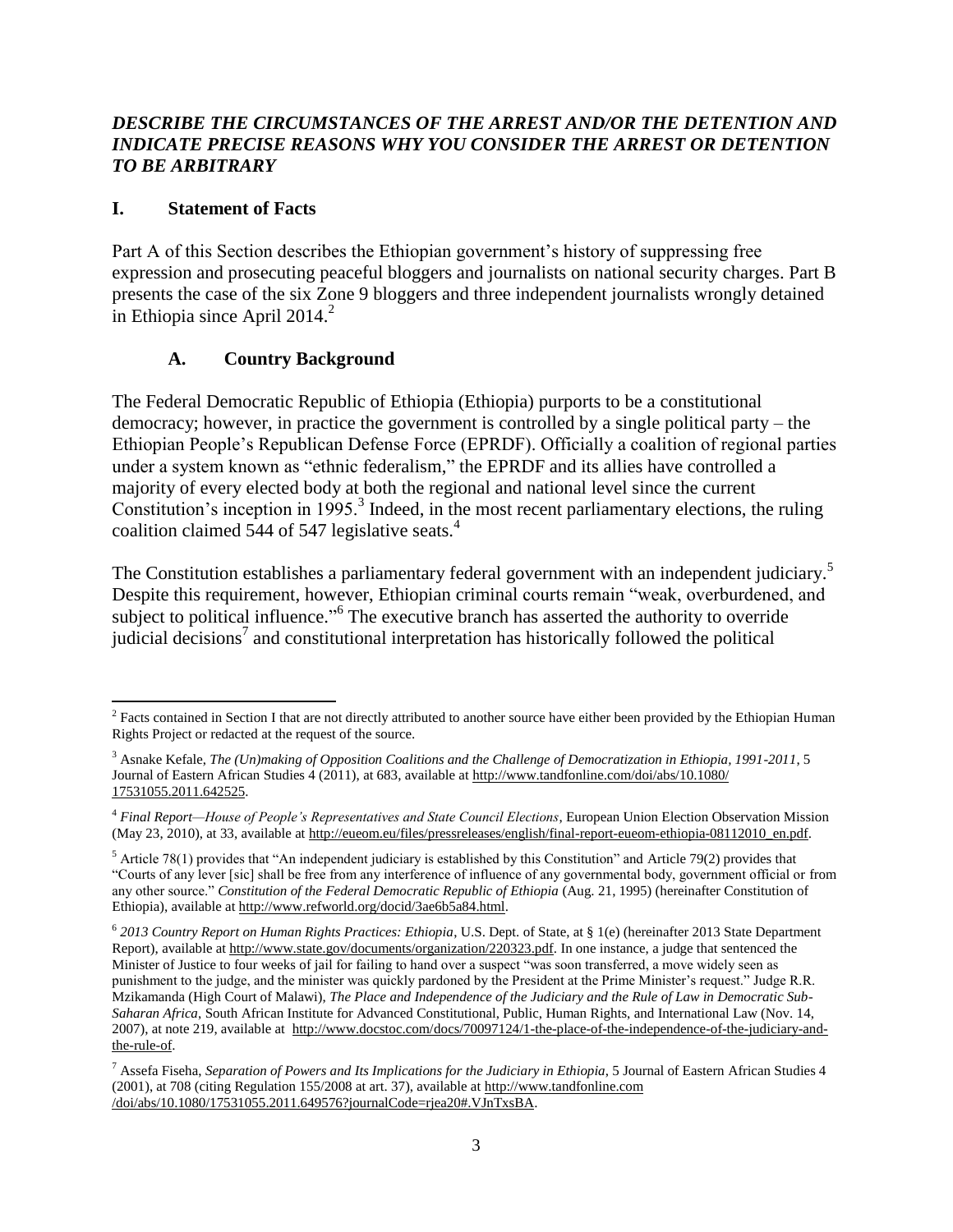interests of the ruling coalition.<sup>8</sup> Indeed, the repeated misuse of criminal and terror charges against peaceful activists and journalists in Ethiopia strongly indicates that the courts operate with little independence from the prosecuting authorities.<sup>9</sup>

# **1. Limits on Political Participation and the Press**

The openness of political contests in Ethiopia, and the ability of the press to report on the campaigns, have fluctuated significantly and worsened in recent years. While the elections of 2000 and 2005 occurred with relatively few pre-vote restrictions, a crackdown followed the contested results of the 2005 election – which included the widespread use of arbitrary detention against opposition activists and critical journalists.<sup>10</sup>

Despite initial openness and widespread participation by the opposition in  $2005$ ,<sup>11</sup>, the government quickly cracked-down when protestors began alleging election fraud. Clashes between some demonstrators and police were blamed on the opposition and although political leaders called for calm, hundreds of Ethiopians were arrested and 40 were killed.<sup>12</sup> Over the next few months, thousands more opposition members were reportedly detained nationwide.<sup>13</sup> The EPRDF also systematically undermined opposition parties by requiring citizens to hold party membership to obtain community goods, from aid subsidies to employment and education; as a result, the ruling coalition won over 99% of the parliament in 2010.<sup>14</sup>

In addition to the imprisonment of journalists and oppositionists – which the Working Group

 $\overline{\phantom{a}}$ <sup>8</sup> While the judicial function is vested in the courts, the national parliament is responsible for both legislation and constitutional interpretation. Under recent revisions to the law, however, the courts are required to implement constitutional provisions. Further, recent revisions to the judicial code now require the courts to follow the principal of precedent – creating some debate about the power of the courts to interpret constitutional provisions. Chi Mgbako, et. al., *Silencing the Ethiopian Courts: Non-Judicial Constitutional Review and its Impact on Human Rights*, 32 FORDHAM INT'L L. J. 259 (2008), at pp 275, 286, available at [http://ir.lawnet.fordham.edu/cgi/viewcontent.cgi?article=2193&context=ilj.](http://ir.lawnet.fordham.edu/cgi/‌viewcontent.cgi?article=2193&context=ilj)

<sup>9</sup> See e.g. *Eskinder Nega v. Ethiopia*, UN Working Group on Arbitrary Detention, Opinion No 62/2012 (Nov 21, 2012) (finding a violation under categories II and III).

<sup>&</sup>lt;sup>10</sup> See generally, *Final Report: Observing the 2005 Ethiopian National Elections*, The Carter Center (Dec. 2009) (hereinafter Carter Report), available a[t http://www.cartercenter.org/resources/pdfs/news/peace\\_publications/election\\_reports/Ethiopia-2005-](http://www.cartercenter.org/resources/pdfs/news/peace_publications/‌election_reports/Ethiopia-2005-Finalrpt.pdf) [Finalrpt.pdf.](http://www.cartercenter.org/resources/pdfs/news/peace_publications/‌election_reports/Ethiopia-2005-Finalrpt.pdf) See also, *Final Report: Ethiopia Legislative Elections 2005*, European Union Election Observation Mission, available a[t http://www.eods.eu/library/FR%20ETHIOPIA%202005\\_en.pdf.](http://www.eods.eu/library/‌FR%20ETHIOPIA%202005_en.pdf)

 $11$  For example, while there were pre-election complaints of abuse, the government allowed opposition parties to peacefully assemble, gave them coverage in state-controlled media, and lifted the ban on the Ethiopian Free Press Journalists' Association in advance of the 2005 election. Carter Report, *supra* note 10, at 4, 17. See also *Ethiopia: Ban on Media Association Lifted*, Integrated Regional Information Network (Mar. 7, 2005), available at [http://www.irinnews.org/report/53288/ethiopia-ban-on](http://www.irinnews.org/report/53288/ethiopia-ban-on-media-association-lifted)[media-association-lifted.](http://www.irinnews.org/report/53288/ethiopia-ban-on-media-association-lifted)

<sup>&</sup>lt;sup>12</sup> *Ethiopia: Opposition agrees to abide by non-violence pact*, United Nations Integrated Regional Information Network, June 13, 2005, available at [http://www.irinnews.org/fr/report/54891/ethiopia-opposition-agrees-to-abide-by-non-violence-pact.](http://www.irinnews.org/fr/report/54891/ethiopia-opposition-agrees-to-abide-by-non-violence-pact) Carter Report, *supra* note 10, at 25.

<sup>13</sup> *Urgent Call! Human Rights Violations Committed Against Members and Supporters of Opposition Parties Should be Stopped.* (Special Report No. 89), Ethiopian Human Rights Council (Oct. 17, 2005), at 1, *available at*  [http://www.ethiomedia.com/fastpress/ehrco89.htm.](http://www.ethiomedia.com/fastpress/ehrco89.htm) The EHRC was able to confirm 261 of these claims for the period from September  $25<sup>th</sup>$  to October 17<sup>th</sup> (*Id.* at 2-12).

<sup>&</sup>lt;sup>14</sup> One Hundred Ways of Putting Pressure: Violations of Freedom of Expression and Association in Ethiopia, Human Rights Watch (Mar. 2010), at 2-3, available a[t http://www.hrw.org/sites/default/files/reports/ethiopia0310webwcover.pdf.](http://www.hrw.org/sites/default/files/reports/‌ethiopia0310webwcover.pdf)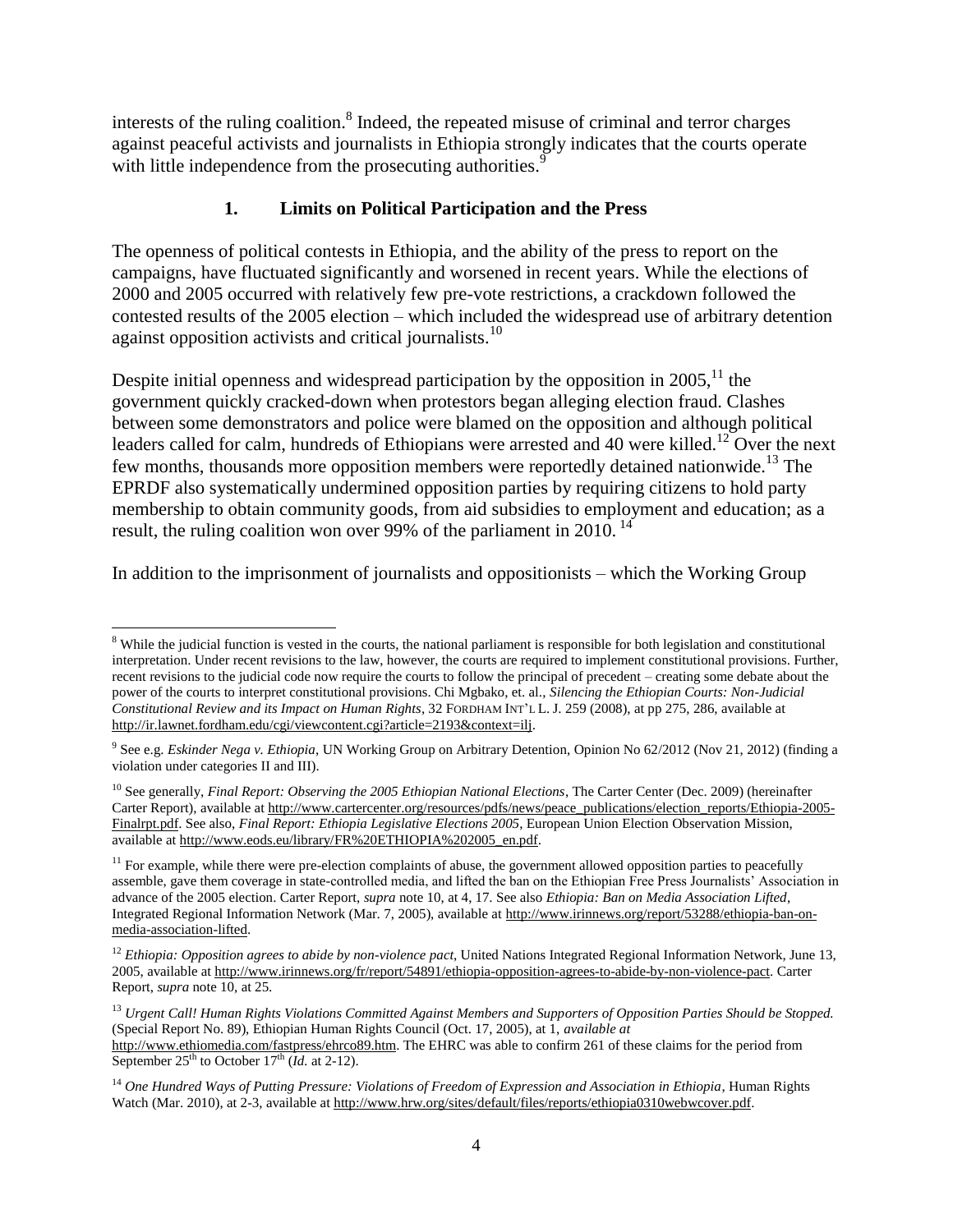found to violate international  $law^{15}$  – the Ethiopian government also sought to squelch free speech through a variety of legal mechanisms. Newsrooms were raided and publications were blocked.<sup>16</sup> In 2008, the Parliament passed the Freedom of the Mass Media and Access to Information Proclamation.<sup>17</sup> The new law established registration requirements and criminal penalties for defamation severe enough to prompt the UN Human Rights Committee to express concern that the measures violated the International Covenant on Civil and Political Rights.<sup>18</sup> The government also targeted civil society organizations with its 2009 Charities and Societies Proclamation, which severely limits access to international support for human rights organizations and was found by rights groups and the UN Special Rapporteur on the Right to Freedom of Peaceful Assembly and Association to violate international standards.<sup>19</sup> As a result of such laws, Ethiopia continues to be ranked among the worst violators of free expression.<sup>20</sup>

### **2. Misuse of Anti-Terror Legislation Against Journalists**

In 2009, Ethiopia passed the controversial Proclamation No. 652/2009 (Anti-Terrorism Proclamation), which purports to target terrorist activity while recognizing Ethiopia's international obligations.<sup>21</sup> The text and its implementation, however, have been roundly criticized by the international community – especially regarding the exceedingly broad provisions on incitement and encouragement of terrorism. Rights groups warned before passage of the law that the language was too vague and as a result, "a journalist interviewing an opposition politician... could be deemed to be 'encouraging' terrorism merely by publicizing the

 $\overline{a}$ <sup>15</sup> *Birtukan Mideksa Deme v. Ethiopia*, UN Working Group on Arbitrary Detention, Opinion No. 28/2009 (Nov. 25, 2009).

<sup>16</sup> *Countries at the Crossroads 2007 – Ethiopia*, Freedom House (Sept. 25, 2007), at ¶ 24, available at [http://www.unhcr.org/refworld/docid/4738692464.html.](http://www.unhcr.org/refworld/docid/4738692464.html) According to the imprisoned journalist Eskinder Nega, thirteen publications in total, "the entire genre of Ethiopia's free press," were closed following the 2005 unrest. Eskinder Nega, *Ethiopia: Banned journalists summoned to Supreme Court over 2005 elections*, Jimma Times (Dec. 2, 2009), at ¶ 4, available at [http://ecadforum.com/News/ethiopia-banned-journalists-summoned-to-supreme-court-over-2005-elections](http://ecadforum.com/News/ethiopia-banned-journalists-summoned-to-supreme-court-over-2005-elections/http:/ecadforum.com/News/ethiopia-banned-journalists-summoned-to-supreme-court-over-2005-elections/)*.*

<sup>&</sup>lt;sup>17</sup> Freedom of the Mass Media and Access to Information Proclamation, [Ethiopian] House of People's Representatives, No. 590/2008 (published Dec. 4, 2008), available at [http://www.unhcr.org/refworld/docid/4ba7a6bf2.html.](http://www.unhcr.org/refworld/docid/‌4ba7a6bf2.html)

<sup>18</sup> *Concluding Observations of the Human Rights Committee: Ethiopia*, UN Human Rights Committee (Aug. 19, 2011), at 7, available at [http://www.unhcr.org/refworld/docid/4fb2488d2.html.](http://www.unhcr.org/refworld/docid/4fb2488d2.html) See also Najum Mushtaq, *Rights-Ethiopia: New Media Law – New Threat to Press Freedom* (July 8, 2008), available at [http://www.ipsnews.net/2008/07/rights-ethiopia-new-media-law-new](http://www.ipsnews.net/‌2008/07/rights-ethiopia-new-media-law-new-threat-to-press-freedom/)[threat-to-press-freedom/.](http://www.ipsnews.net/‌2008/07/rights-ethiopia-new-media-law-new-threat-to-press-freedom/) 

<sup>&</sup>lt;sup>19</sup> *NGO Law Monitor: Ethiopia*, International Center for Non-Profit Law (updated October 4, 2014), available at [http://www.icnl.org/research/monitor/ethiopia.html.](http://www.icnl.org/research/monitor/ethiopia.html)

<sup>&</sup>lt;sup>20</sup> Freedom House classifies both the internet and the press in Ethiopia as "Not Free." *Freedom in the World 2014*, Freedom House, available at [http://freedomhouse.org/report-types/freedom-world#.VFJJDTTF9P5.](http://freedomhouse.org/report-types/freedom-world#.VFJJDTTF9P5) Reporters Without Borders ranks Ethiopia 143rd out of 180 countries in its press freedom index. *World Press Freedom Index 2014*, Reporters Without Borders (Jan. 31, 2014), available at [http://rsf.org/index2014/data/index2014\\_en.pdf.](http://rsf.org/index2014/data/index2014_en.pdf) The Committee to Protect Journalists has repeatedly pointed out that Ethiopia is Africa's second worst jailer of the press. See e.g. *Ethiopian Court Sentences Journalist to Three Years in Prison*, Committee to Protect Journalists (Oct. 27, 2014), available a[t https://cpj.org/2014/10/ethiopian-court-sentences](https://cpj.org/2014/10/ethiopian-court-sentences-journalist-to-three-year.php)[journalist-to-three-year.php.](https://cpj.org/2014/10/ethiopian-court-sentences-journalist-to-three-year.php) Similarly, in 2013, Freedom House ranked Ethiopia 177th out of 197 countries. *Global Press Freedom Rakings 2013*, Freedom House, available a[t http://www.freedomhouse.org/sites/default/files/Global%20and%](http://www.freedomhouse.org/sites/default/files/Global%20and%25‌20regional%20tables.pdf) [20regional%20tables.pdf.](http://www.freedomhouse.org/sites/default/files/Global%20and%25‌20regional%20tables.pdf)

<sup>&</sup>lt;sup>21</sup> Anti-Terrorism Proclamation No. 652/2009, [Ethiopian] House of People's Representatives (published Aug. 28, 2009) (hereinafter Anti-Terrorism Proclamation), at Preamble ("WHEREAS, in order to adequately fight terrorism, it is necessary to cooperate with governments and peoples of our region, continent and other parts of the world that have anti-terrorism objectives and particularly, to enforce agreements that have been entered into under the United Nations and African Union").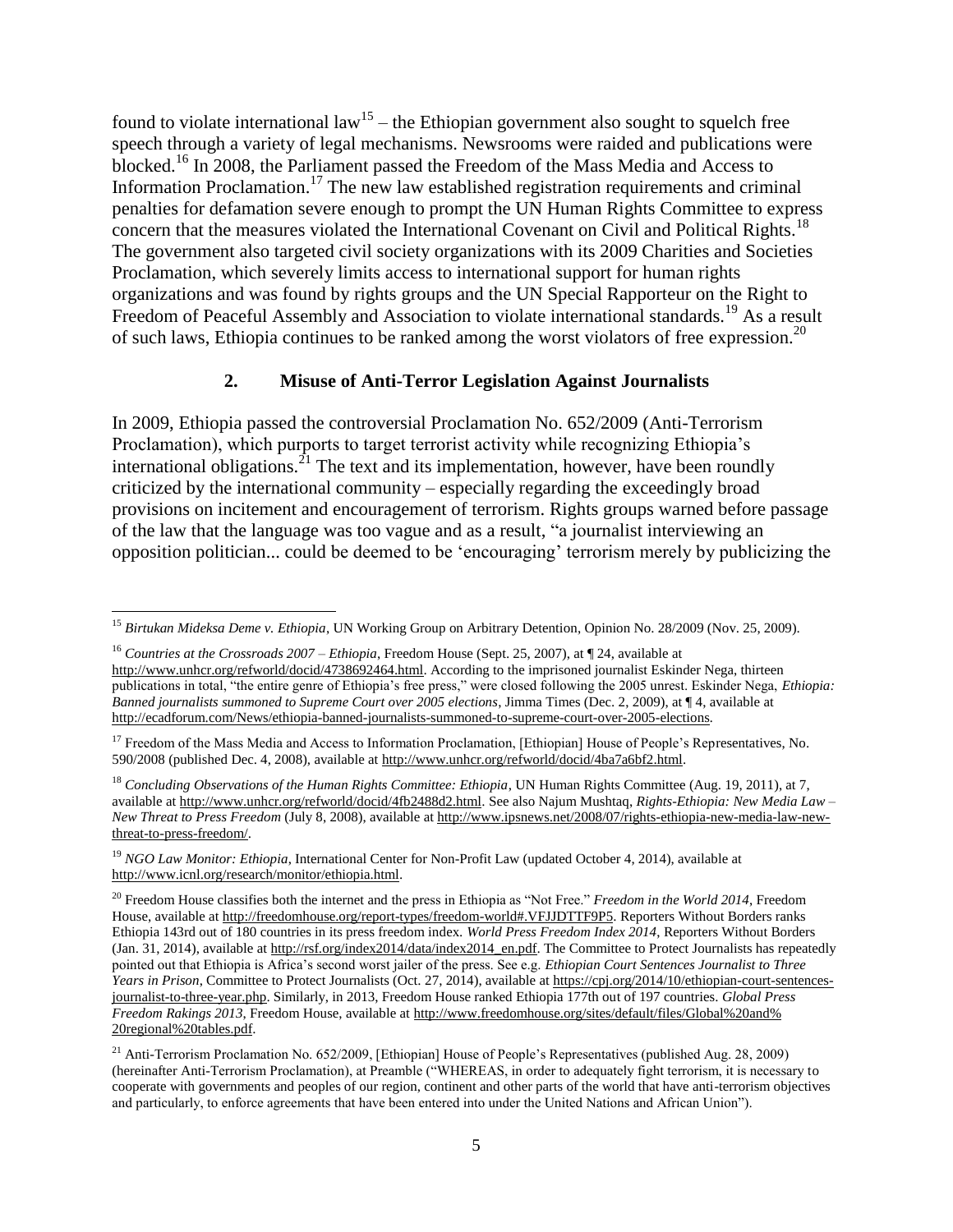views of the interviewee."<sup>22</sup>

Unfortunately, the concerns of the international community were well-founded. Even before the law had passed, the Ethiopian government accused *Al-Jazeera* of assisting terrorist organizations for its reporting on the restive Ogaden region.<sup>23</sup> Once the law was in effect, the Ethiopian government quickly backed its accusations against reporters with criminal charges.<sup>24</sup> From June to December of 2011, ten journalists were charged with terrorism, including two Swedish nationals.<sup>25</sup>

In response to these prosecutions, a number of international authorities have spoken-out about the misuse of anti-terror laws to silence peaceful activists and journalists:

- Five UN special procedure mandate holders including the Special Rapporteur on Counter-Terrorism and Human Rights – "expressed their dismay at the continuing abuse of anti-terrorism legislation to curb freedom of expression in Ethiopia."<sup>26</sup>
- The former UN High Commissioner for Human Rights indicated that she was "'seriously alarmed' by the current climate of intimidation against journalists and human rights defenders in Ethiopia due to an overly broad interpretation of laws concerning terrorism and civil society in the country."<sup>27</sup>
- The African Commission on Human and Peoples' Rights stated that it was "[g]ravely alarmed by the arrests and prosecutions of journalists and political opposition members, charged with terrorism and other offenses including treason, for exercising their peaceful and legitimate right to freedom of expression and association."<sup>28</sup>

In *Eskinder Nega v. Ethiopia*, the UN Working Group on Arbitrary Detention joined these voices and found that the government's use of the Anti-Terrorism Proclamation to punish the defendant

 $\overline{\phantom{a}}$ <sup>22</sup> *An Analysis of Ethiopia's Draft Anti-Terrorism Law*, Human Rights Watch, Jun. 30, 2009, at 6, available at [http://www.hrw.org/node/84132.](http://www.hrw.org/node/84132) Similar concerns were voiced by Article 19 (*Ethiopia: ARTICLE 19 Comments on Anti Terrorism Proclamation*, Article 19 (Mar. 31, 2010), at 1, available at [http://www.unhcr.org/refworld/docid/4bcdb6b118.html\)](http://www.unhcr.org/refworld/docid/‌4bcdb6b118.html), Amnesty International (*Dismantling Dissent: Intensified Crackdown on Free Speech in Ethiopia*, Amnesty International (2011), at 21, available at [http://www.amnestyusa.org/sites/default/files/afr250112011en.pdf\)](http://www.amnestyusa.org/sites/default/files/‌afr250112011en.pdf), and the UN Human Rights Committee (*Summary Record of the 2804th Meeting, Held at the Palais Wilson, Geneva, on Monday, 11 July 2011 [CCPR/C/SR.2804],* UN Human Rights Committee (102<sup>nd</sup> Session) (Apr. 11, 2012), at [19, available at [http://www.un.org/Docs/journal/asp/ws.asp?m=CCPR/C/SR.2804\]](http://www.un.org/Docs/journal/asp/ws.asp?m=CCPR/C/SR.2804)).

<sup>23</sup> *One Hundred Ways*, *supra* note 14, at 51.

<sup>24</sup> The first charges leveled against journalists under the new law occurred in late 2009. *Id* at 50.

<sup>25</sup> *CPJ condemns trial of Swedish journalists in Ethiopia*, Committee to Protect Journalists (Dec. 21, 2011), available at [http://www.cpj.org/2011/12/cpj-condemns-trial-of-swedish-journalists-in-ethio.php.](http://www.cpj.org/2011/12/cpj-condemns-trial-of-swedish-journalists-in-ethio.php)

<sup>26</sup> *Ethiopia: UN Experts Disturbed at the Persistent Misuse of Terrorism Law to Curb Freedom of Expression*, Office of the High Commissioner for Human Rights (Feb. 2, 2012), *available at* [http://www.ohchr.org/EN/](http://www.ohchr.org/EN/‌NewsEvents/Pages/DisplayNews.aspx?NewsID=11793&LangID=E) [NewsEvents/Pages/DisplayNews.aspx?NewsID=11793&LangID=E.](http://www.ohchr.org/EN/‌NewsEvents/Pages/DisplayNews.aspx?NewsID=11793&LangID=E) 

<sup>&</sup>lt;sup>27</sup> *UN Rights Chief "Seriously Alarmed" by Intimidation of Journalists in Ethiopia*, UN News Center (July 18, 2012), available at [http://www.un.org/apps/news/story.asp?NewsID=42498#.VFKFeDTF9P4.](http://www.un.org/apps/news/story.asp?NewsID=42498#.VFKFeDTF9P4)

<sup>&</sup>lt;sup>28</sup> Resolution on the Human Rights Situation in the Democratic Republic of Ethiopia, African Commission on Human and People' Rights, Res. 218 (51st Sess.) available a[t http://www.achpr.org/sessions/51st/resolutions/218/.](http://www.achpr.org/sessions/51st/resolutions/218/)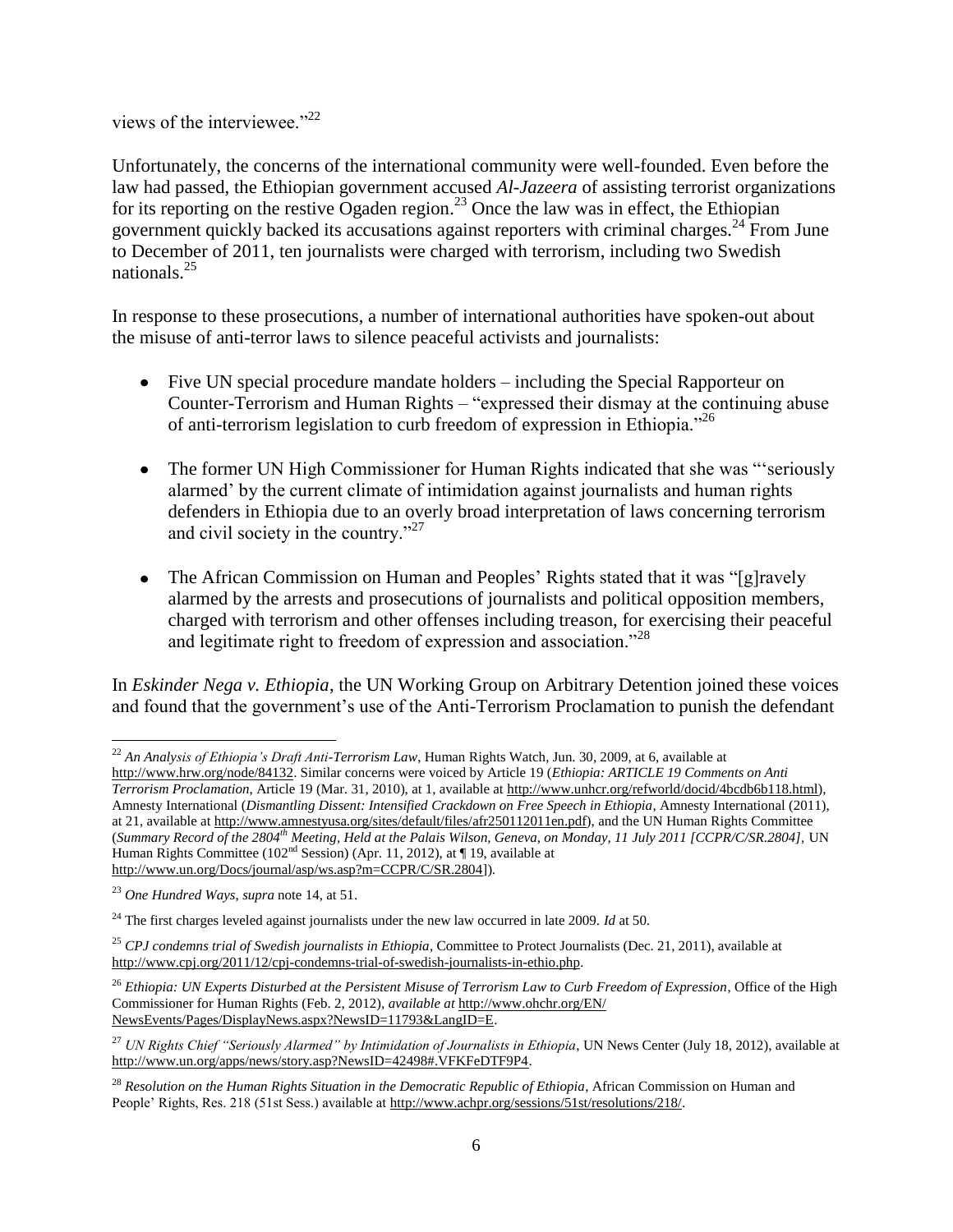for his peaceful work as a journalist and blogger violated international law. In that case, in addition to finding procedural violations, the Working Group found that:

Mr. Nega was sentenced to 18 years of imprisonment for terrorism and treason offenses. These provisions, and the use of national security in this context, are overly broad [...]

The source has provided convincing facts that the judgment is a consequence of Mr. Nega's use of his right to freedom of expression and his activities as a human rights defender, which the Government has not rebutted. The application of the overly broad offenses in the current case constitutes an unjustified restriction on the rights to freedom of expression and to a fair trial, and constitutes a deprivation of liberty that falls into category II of the categories applicable to the cases submitted to the Working Group and for which the remedy is immediate release. $29$ 

Despite the Working Group's holding, however, Mr. Nega remains in prison and the Ethiopian government continues to rely on the Anti-Terrorism Proclamation to imprison bloggers, journalists, and other independent voices.

# **B. Arbitrary Detention of Zone 9 Bloggers and Independent Journalists**

# **1. Zone Bloggers**<sup>30</sup>

Befekadu [Befeqadu] Hailu, born February 19, 1980, is an information and communication technology specialist, blogger, and writer. In addition to being a co-founder of the Zone 9 blog, Mr. Hailu has worked as a journalist for various publications, including Global Voices, an international news website that provides both English and Amharic coverage, and maintains his own blog. In 2012, he won the Burt Award for African Literature. He was arrested on April 25, 2014 near Bole Road in Addis Ababa.

Zelalem Kibret, born December 16, 1986, is a lawyer, lecturer, and co-founder of the Zone 9 blog. After earning a master's degree at Addis Ababa University, he began teaching at Ambo University. He is active on social media, and maintains his own blog that focuses on education issues. He was arrested on April 25, 2014 at work.

Atnaf Berhane, born March 5, 1989, is an IT specialist and human rights activist. He is a cofounder of the Zone 9 blog, is active with his own blog and on Twitter, and worked for the Addis Ababa city administration. He was arrested on April 25, 2014 near Bole Road in Addis Ababa.

Natnail [Natnael] Feleke, born October 6, 1987, is an economist by training and a human rights activist. He is an employee of the Construction and Business Bank and active with the Ethiopian Economic Association. A co-founder of the Zone9 blog, he also runs his own blog and maintains an active presence on Facebook and Twitter. He was arrested on April 25, 2014 at work.

l <sup>29</sup> *Eskinder Nega v. Ethiopia*, UN Working Group on Arbitrary Detention, Opinion No. 62/2012 (Nov. 21, 2012) at ¶¶ 37, 40 (citations omitted).

 $30$  More information about the individual detainees can be found at [http://trialtrackerblog.org/detainees-profile-3/.](http://trialtrackerblog.org/detainees-profile-3/)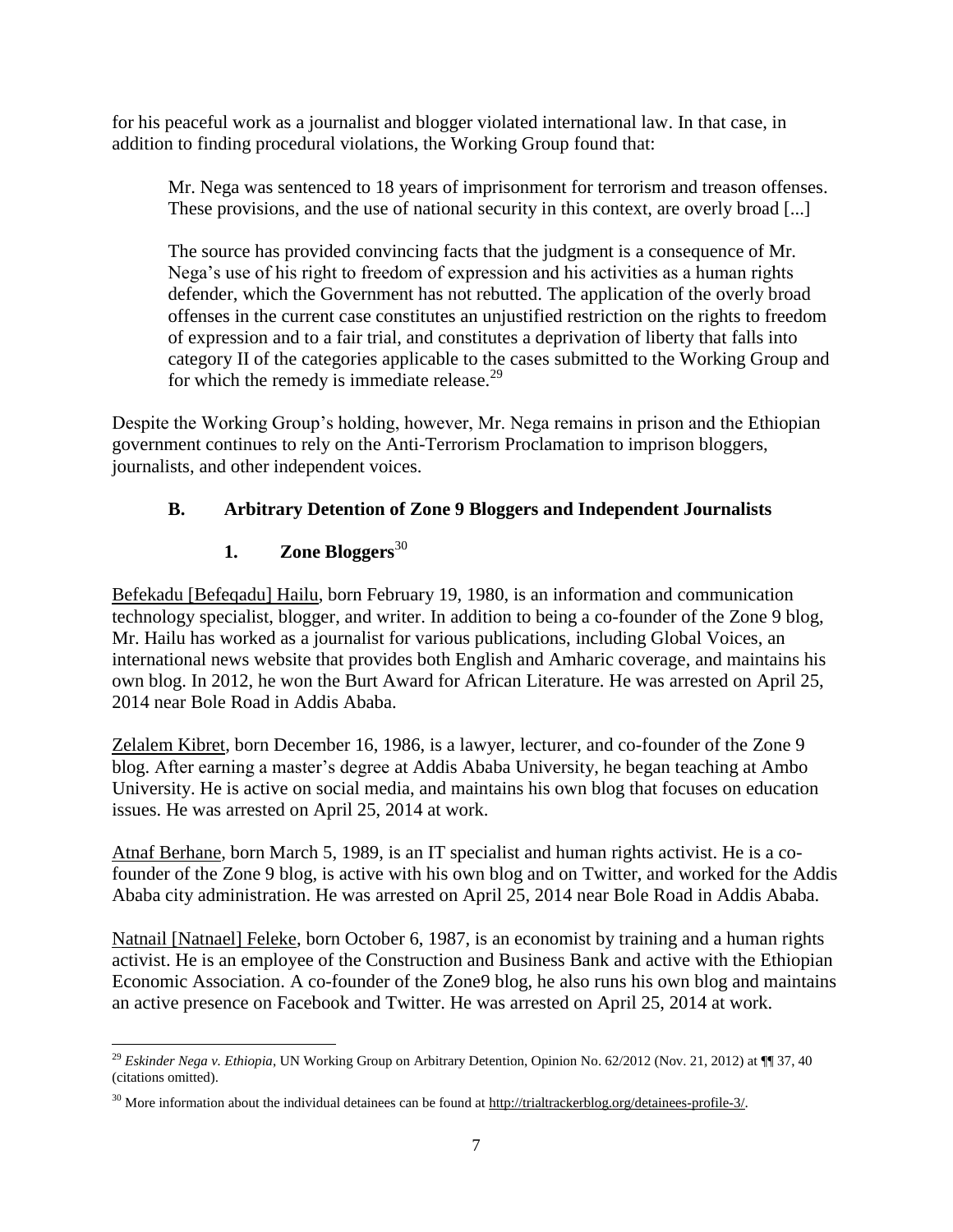Mahlet Fantahun, born June 12, 1983, is a graduate in applied mathematics and works as a database administrator in the Ministry of Health in Addis Ababa. She is a co-founder of the Zone 9 blog and is known for her Facebook activism. She was arrested on April 25, 2014 at work.

Abel Wabella [Wabela], born August 6, 1985, is an engineer, translator, and blogger. In addition to co-founding the Zone 9 blog, he wrote for his own blog and Global Voices. He was arrested on April 25, 2014 at work.

# **2. Independent Journalists**

Tesfalem Waldyes [Weldeyes], born December 3, 1983, is a widely-respected freelance journalist who has written for a number of Ethiopian publications, including the Englishlanguage Addis Fortune and Addis Standard. He also served as editor of the now closed Amharic-language weekly newspaper Addis Neger. His articles have covered topic including the struggles of the Ethiopian textile industry, the growth of towns due to large national projects, international summits, food aid, the South Sudan crisis, late Ethiopian Prime Minister Meles Zenawi's failing health, corruption, and the Anti-Terrorism Proclamation.<sup>31</sup> He was arrested on April 25, 2014 at home.

Asmamaw Hailegiorgis, born October 3, 1984, is a journalist and senior editor at the influential Amharic-language news magazine Addis Guday, where he has worked for the last seven years. With a background in information technology, he has also operated a radio program. He was arrested on April 26, 2014 on his way home from work.

Edom Kassaye, born February 12, 1984, is a freelance journalist, translator for Global Voices Amharic and an active member of the Ethiopian Environmental Journalists Association. Ms. Kassaye previously worked at the state daily Addis Zemen and has also worked for The Ethiopian Herald and Radio Fana. She was arrested on April 25, 2014 after being called-in by security officials for questioning.

# **3. The Zone 9 Blog**

 $\overline{\phantom{a}}$ 

The Zone 9 blog was founded in May 2012 with the motto "we blog, because we care!"<sup>32</sup> The name of the website is a reference to Kaliti Prison, near Addis Ababa, where political detainees are known to be frequently detained.<sup>33</sup> Because there are eight "zones" within the prison, the founders of the Zone 9 blog wanted to imply that all of Ethiopia is like a prison where citizens lack basic freedoms – especially the right to freedom of expression.

<sup>31</sup> See Tesfalem Waldyes, *Dazzling Headlines, Biting Reality*, Addis Standard, (May 19, 2014), available at [http://addisstandard.com/dazzling-headlines-biting-reality/;](http://addisstandard.com/dazzling-headlines-biting-reality/) Tesfalem Waldyes, *What's Next for EPRDF?*, Addis Standard (Apr. 23, 2013), available a[t http://addisstandard.com/whats-next-for-eprdf/;](http://addisstandard.com/whats-next-for-eprdf/) Tesfalem Waldyes, *Ethiopia; When Reporting Becomes Terrorism*, Afro Addis, (Feb. 6, 2012), available at [http://afroaddis.wordpress.com/2012/02/06/ethiopia-when-reporting](http://afroaddis.wordpress.com/‌2012/02/06/ethiopia-when-reporting-becomes-terrorism/)[becomes-terrorism/.](http://afroaddis.wordpress.com/‌2012/02/06/ethiopia-when-reporting-becomes-terrorism/)

<sup>&</sup>lt;sup>32</sup> The Zone 9 blog is available in Amharic at http://zone9ethio.blogspot.com/.

<sup>33</sup> *Ethiopia Jails Nine Journalists, Renews Press Crackdown*, Committee to Protect Journalists (Apr. 28, 2014), available at [http://www.cpj.org/2014/04/ethiopia-jails-nine-journalists-renews-crackdown-o.php.](http://www.cpj.org/2014/04/ethiopia-jails-nine-journalists-renews-crackdown-o.php)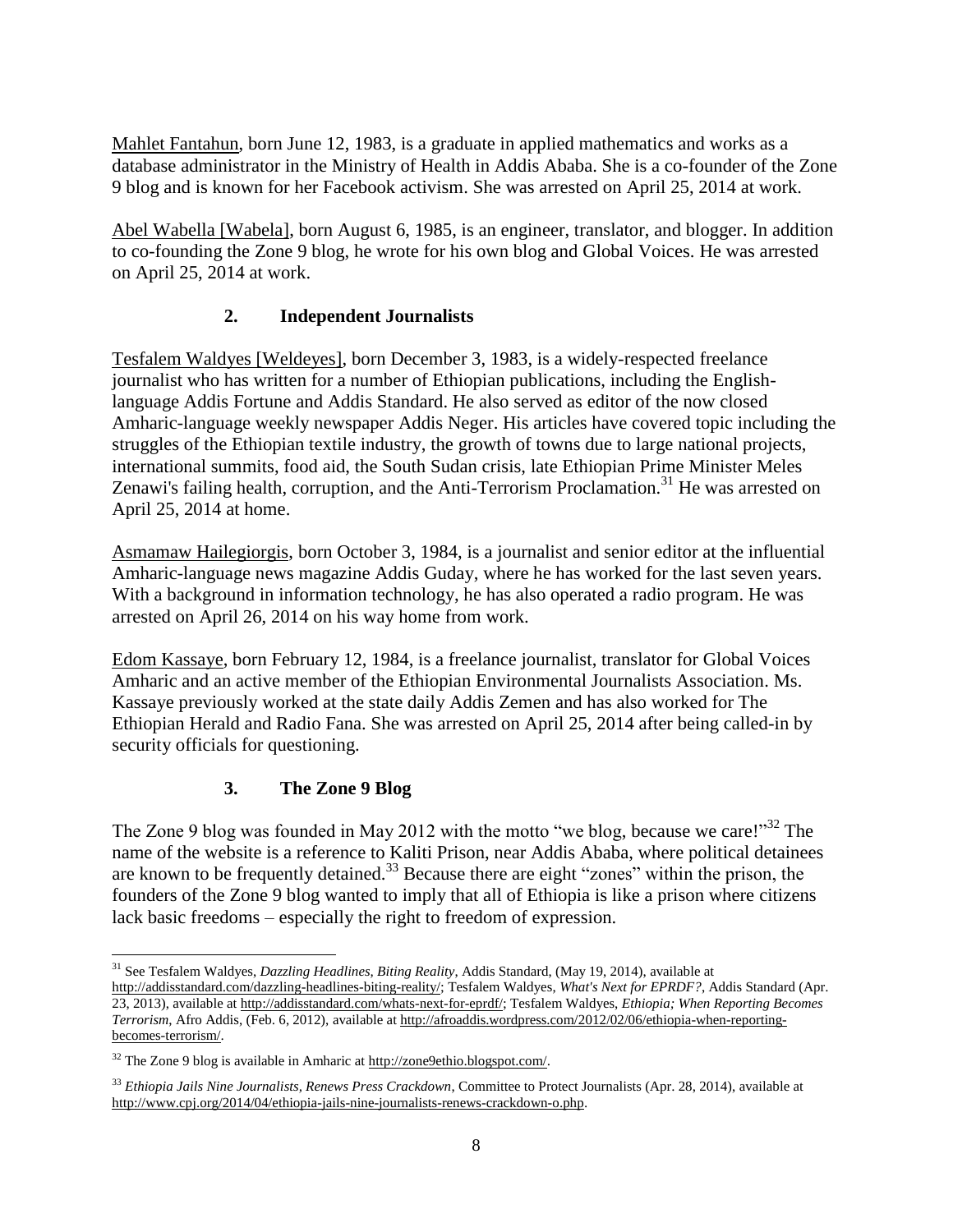Articles appearing on the blog focused on human rights and social justice issues and were frequently critical of the government and the ruling EPRDF coalition. For example, a campaign in December 2012 called "Respect the Constitution" sought to inform the public of constitutional rights while urging the government to respect those principles.<sup>34</sup> Other initiatives included "Freedom of Expression for all - NOW," a campaign in February 2013 to highlight issues of free expression and censorship; "Give our Demonstration Rights Back," which focused on the right to freedom of association and assembly under Article 30 of the Constitution in April 2013; and "Ethiopian Dream," a forward looking campaign around the Ethiopian New Year in September 2013 that urged Ethiopians to think about their constitutional rights and the future of the country in light of its deep political divisions (See Annex I). These initiatives received considerable attention both domestically and internationally.<sup>35</sup>

Although articles appearing on the Zone 9 blog frequently criticized the status quo and the government's failure to respect fundamental rights, contributors consistently emphasized the importance of non-violence and peaceful political reform in Ethiopia. Indeed, the blog frequently highlighted the protections afforded under the Constitution and urged the government to respect the document.

For example, in the "Freedom of Expression for all – NOW" campaign, the bloggers wrote:

We choose the theme of this campaign taking into consideration the growing human rights violations on freedom of speech and expression particularly taking stock on the unwritten enforcement of censorship on online [media] like the illegal closing of our blog and Facebook page.

The core purpose of this campaign is to reflect on the ever growing sanction on freedom of the press and expression in the form of Censorship. Censorship has many faces. On the one hand citizens are indirectly made to self-censor their own thoughts, opinions and belief[s] in fear of dismaying a government and its illegal consequences. The other form of censorship is the direct tampering of the government on the free press including the blocking of dissident news websites and blogs. Such visible tendency of censorship is greatly hindering the flourishing of ideas and kills dissident voices. That is why we crafted this campaign to create a platform for an in-depth discussion and scrutiny of the implementation of article 29 of the constitution in the hope of sparking an insight on its enhanced enforcement.

As part of these broader campaigns, members of Zone 9 group published their own individual articles that were then circulated online as part of the group's activities. In some cases, such articles would later be identified by the government as "evidence" against them. For example,

 $\overline{\phantom{a}}$ <sup>34</sup> *Ethiopia: It Is Very Simple – Respect the Constitution*, Addis Standard (Editorial) (May 6, 2014), available at [http://allafrica.com/stories/201405060860.html.](http://allafrica.com/stories/201405060860.html)

<sup>35</sup> See e.g. *Ethiopian "Zone 9" Activist Befeqadu Hailu*, BBC Africa, available at [https://audioboom.com/boos/1586742](https://audioboom.com/‌boos/1586742-ethiopian-zone9-activist-befeqadu-hailu) [ethiopian-zone9-activist-befeqadu-hailu;](https://audioboom.com/‌boos/1586742-ethiopian-zone9-activist-befeqadu-hailu) See also *Ethiopians Want Freedom of #Demonstration4every1: Online Activist Group Calls on Government to Respect Freedom of Assembly*, Al Jazeera (May 10, 2013), available a[t http://stream.aljazeera.com/](http://stream.aljazeera.com/‌story/201305102100-0022747) [story/201305102100-0022747.](http://stream.aljazeera.com/‌story/201305102100-0022747)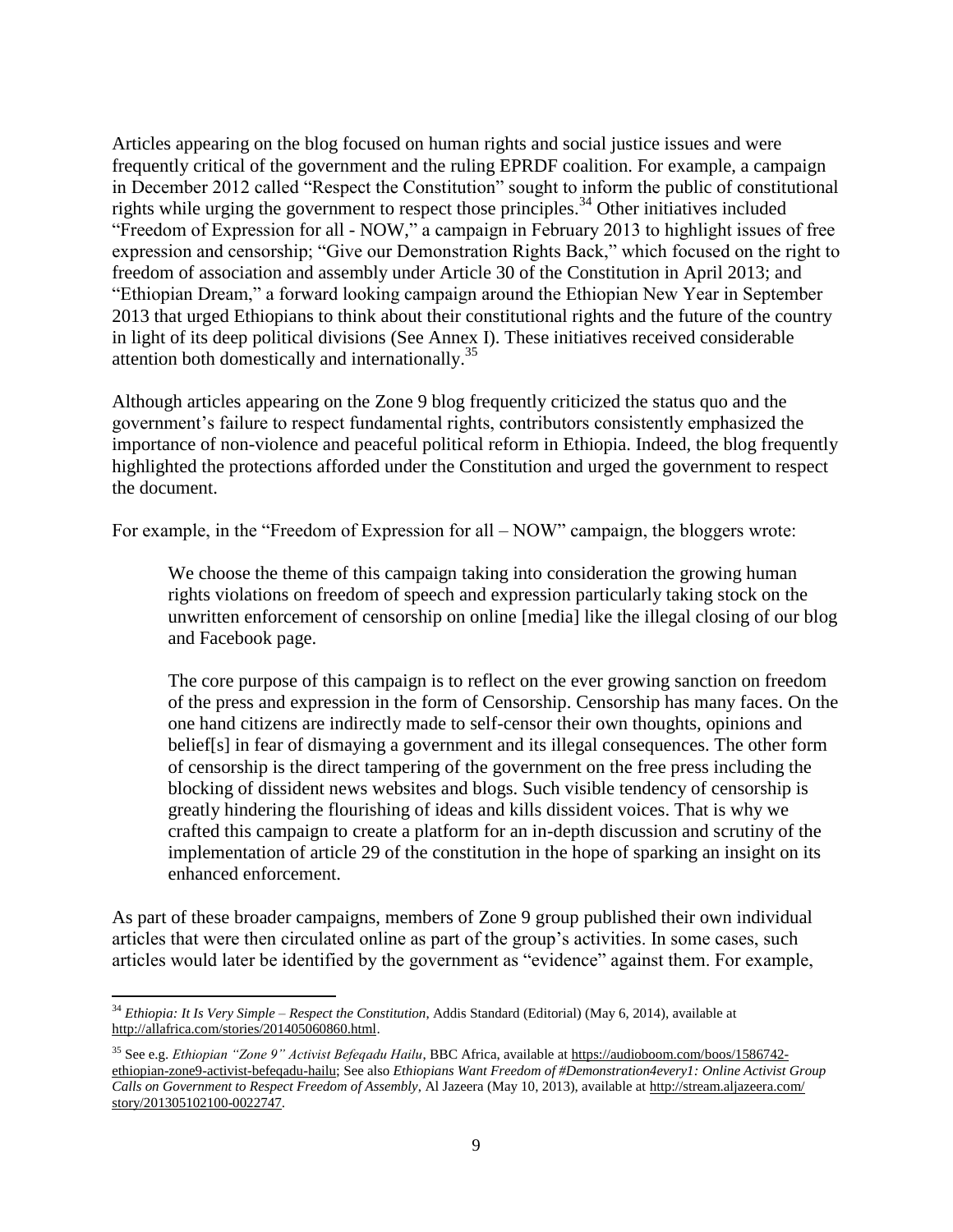Natnail Feleke wrote an article entitled "Freedom and Bread" as part of the anti-censorship campaign, which emphasized the importance of both democracy and development (See Annex II). In that piece, Mr. Feleke noted that:

One indicator for lack of freedom of expression or another other freedom for that matter is that the fear of the citizens not to involve in any matters of their country. Where there is no freedom of expression citizens tend to be passive and they decide to be submissive until they are personally suppressed. They chose to play the games only permitted by the government.

Let us put aside the debate issue of whether freedom of expression or material development should come first. It is clear that we need them both. We do not wish to have a country where freedom is exercised at it most level while citizens starve to death for food. In the other hand, we do not want to have a country where the government limits the rights of citizens and tries to feed them like animals in a barn.

As a result of such statements, Ethiopian authorities quickly blocked access to the site inside the country; however, organizers were able to circulate articles inside Ethiopia through social media and the blog continued to be available abroad.<sup>36</sup> During this time, some members of the group reported pressure from the authorities about their work online. The co-founders of the group were placed under surveillance and security officials repeatedly interviewed two of the detainees – Natnael Fekele and Edom Kasasye – about the leadership of Zone 9 and whether they worked with any international nongovernmental organizations. During these interviews, investigators expressed concern that the Zone 9 blog may be threatening national security and wanted to know what the group had planned for the 2015 national elections. As a result of the pressure from authorities and fear of retaliation, the group stopped circulating critical articles in late 2013.<sup>37</sup> Even after the group stopped publishing about the political situation in Ethiopia, however, the interviews continued and officials then wanted to know why the group had stopped posting critical articles on the internet.

## **4. Arrest and Pretrial Detention**

After roughly six months of political inactivity on the blog and Facebook page, the detainees posted a new article explaining the reason for the hiatus and informing their readers that they would begin blogging once again. In the post entitled "We'll Keep Talking About Constitutionalism Using Our Constitutional Rights," the group pledged to notify their readers of any further pressure by the authorities and said they would focus on the upcoming election and other relevant topics of debate.<sup>38</sup>

 $\overline{a}$ <sup>36</sup> Mahlet Fasil, *Corrected Update: Police Requests Court in Addis Ababa for Group of Bloggers, Journalists to Remain in Custody*, Addis Standard (Apr. 28, 2014), available at [http://addisstandard.com/ethiopia-file-charges-against-a-group-of](http://addisstandard.com/ethiopia-file-charges-against-a-group-of-bloggers-journalists-detained-over-the-weekend/)[bloggers-journalists-detained-over-the-weekend/.](http://addisstandard.com/ethiopia-file-charges-against-a-group-of-bloggers-journalists-detained-over-the-weekend/) 

<sup>&</sup>lt;sup>37</sup> While the group's critical reporting ended around September, three non-political articles were published on the site in September and December 2013 about football and the death of Nelson Mandela.

<sup>38</sup> *We'll Keep Talking About Constitutionalism Using our Constitutional Rights*, Zone 9 (Apr. 25, 2014) (summary translation in English on file with the author).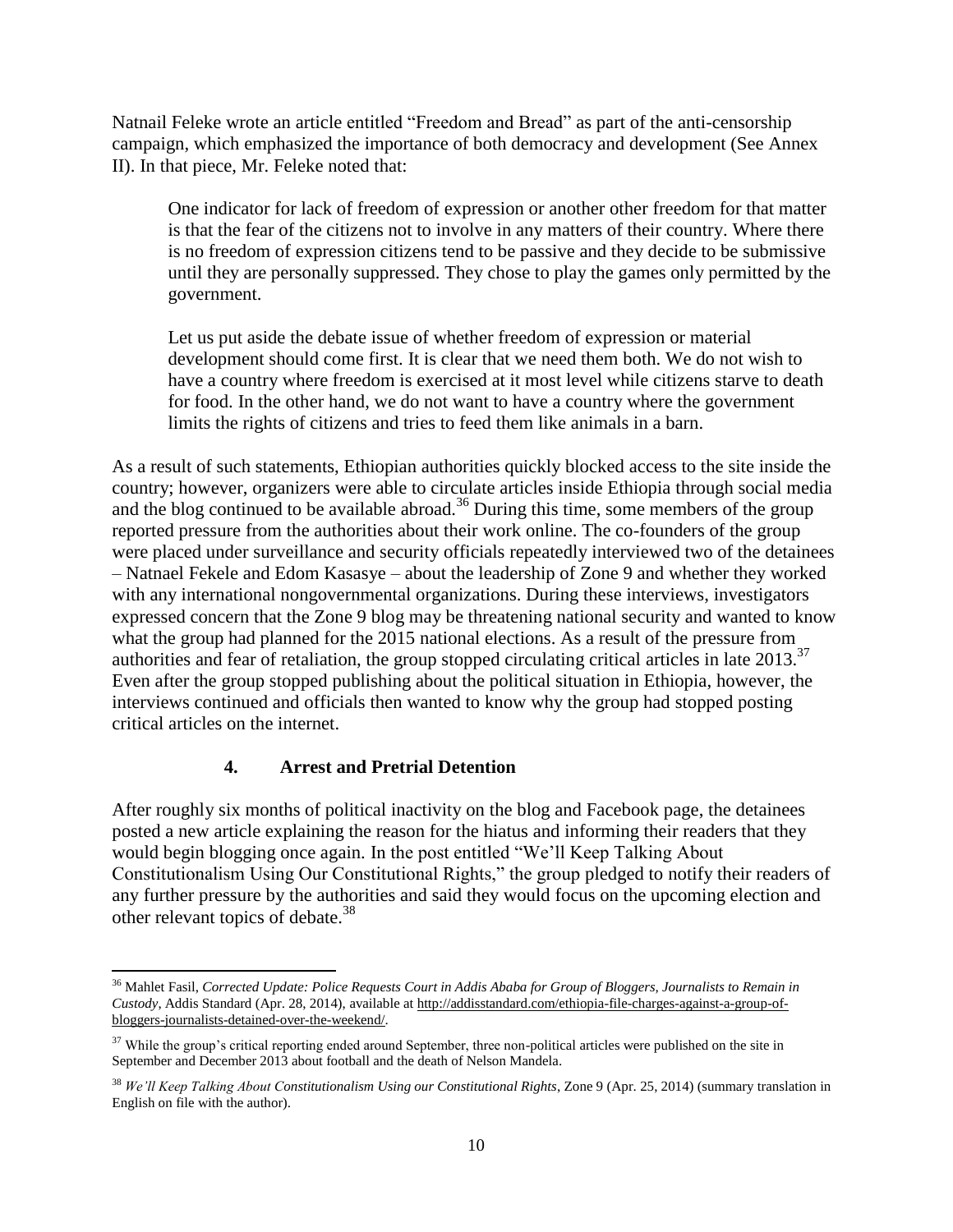Two days later, on April 25, 2014 at around 5 p.m., police arrested all six members of the Zone 9 blogging team and two of the independent journalists – Tesfalem Waldyes and Edom Kassaye. Asmamaw Hailegiorgis was arrested the following afternoon. Police searched the detainees' residences, seizing computers, newspapers, books, and computer discs.<sup>39</sup> The detainees were initially held in the notorious Maekelawi detention facility, where they were subjected to mistreatment and forced to sign confessions (see Section I(B)(5) below).

On April 27, 2014, the detainees were brought before the Federal First Instance Court, First Criminal Bench at Arada, and accused of "working with foreign organizations that claim to be human rights activists and agreeing in idea and receiving finance to incite public violence through social media." <sup>40</sup> The proceedings were closed to the public and the detainees did not have access to the assistance of legal counsel. Despite this, the court authorized their detention under Article 59.2 of the Criminal Procedure Code for the purposes of continuing the investigation. $41$ 

On May 7 and 8, the court reauthorized the detention of all nine detainees<sup> $42$ </sup> under the Criminal Procedure Code. None of the detainees were given access to a lawyer before May 7 – a period of at least 10 days.<sup>43</sup> While these proceedings were reportedly open to some of the public, many of the supporters, journalists, and diplomats present were unable to attend the hearings because the room chosen was too small.<sup>44</sup> Although police did not indicate at the time which "foreign" organization" the detainees were believed to have worked with or provide any other specific allegations against the defendants, local reports indicated that the detainees were arrested because of their work with the UK-based human rights organization Article 19.<sup>45</sup>

The government first invoked the Anti-Terrorism Proclamation during proceedings that occurred on May 17, 2014, when police indicated that the detainees were being investigated and held

 $\overline{a}$ 

 $42$  Initially, the nine detainees were divided into three separate cases, with some of the cases being heard on May 7 and others being heard on May 8. However, all of the cases were subsequently consolidated into one criminal case. At the hearing on May 7, the court instructed the government that the detainees were to have access to legal counsel.

<sup>43</sup> The lawyer who currently represents the detainees first attempted to visit them at the Makelawi detention facility on Tuesday, May 5; however, he was turned away because the center only allows visits on Wednesdays and Fridays. No access was given to any lawyer for 10 days even though the detainees requested such access at the time.

<sup>44</sup> A number of embassies sent representatives to the hearing on May 7, including the European Union, France, Germany, Switzerland, the United Kingdom, and the United States. Journalists from Bloomberg and the Voice of America were also present at the compound.

<sup>39</sup> *Ethiopia: Release Zone9 Bloggers and Independent Journalists*, East and Horn of Africa Human Rights Defenders Project (Apr. 27, 2014), available at [http://www.defenddefenders.org/2014/04/ethiopia-release-zone9-bloggers-independent-journalists/.](http://www.defenddefenders.org/2014/04/ethiopia-release-zone9-bloggers-independent-journalists/)

<sup>40</sup> Tamiru Tsige, *Detained journalists, bloggers appear before court*, The Reporter (Apr. 28, 2014), available at [http://www.thereporterethiopia.com/index.php/news-headlines/item/1931-detained-journalists-bloggers-appear-before-court.](http://www.thereporterethiopia.com/index.php/news-headlines/item/1931-detained-journalists-bloggers-appear-before-court)

<sup>&</sup>lt;sup>41</sup> Article 59.2 of the Criminal Procedure Code provides that "Where the police investigation is not completed the investigating police office may apply for a remand for a sufficient time to enable the investigation to be completed."

<sup>45</sup> *Eight bloggers detained for links with Article 19*, Zenaddis (Apr. 27, 2014), available at [http://www.zenaddis.com/eight](http://www.zenaddis.com/eight-bloggers-detained-for-links-with-article-19/)[bloggers-detained-for-links-with-article-19/;](http://www.zenaddis.com/eight-bloggers-detained-for-links-with-article-19/) Hindessa Abdul, *Ethiopia: Silencing Zone 9 by hook or crook*, Addis Voice (May 21, 2014), available at [http://addisvoice.com/2014/05/ethiopia-silencing-the-zone-by-hook-or-crook/.](http://addisvoice.com/2014/05/‌ethiopia-silencing-the-zone-by-hook-or-crook/) Just weeks before the roundup of the bloggers and journalists, the government detained and deported Article 19 researcher Patrick Mutahi who was in Addis Ababa to deliver security and safety training for journalists and media workers and to gather information for the United Nation's upcoming Universal Periodic Review of Ethiopia. *Ethiopia Detains ARTICLE 19 Staff*, Article 19 (Apr. 10, 2014) available a[t http://www.article19.org/resources.php/resource/37517/en/ethiopia-detains-article-19-staff.](http://www.article19.org/resources.php/‌resource/37517/en/ethiopia-detains-article-19-staff)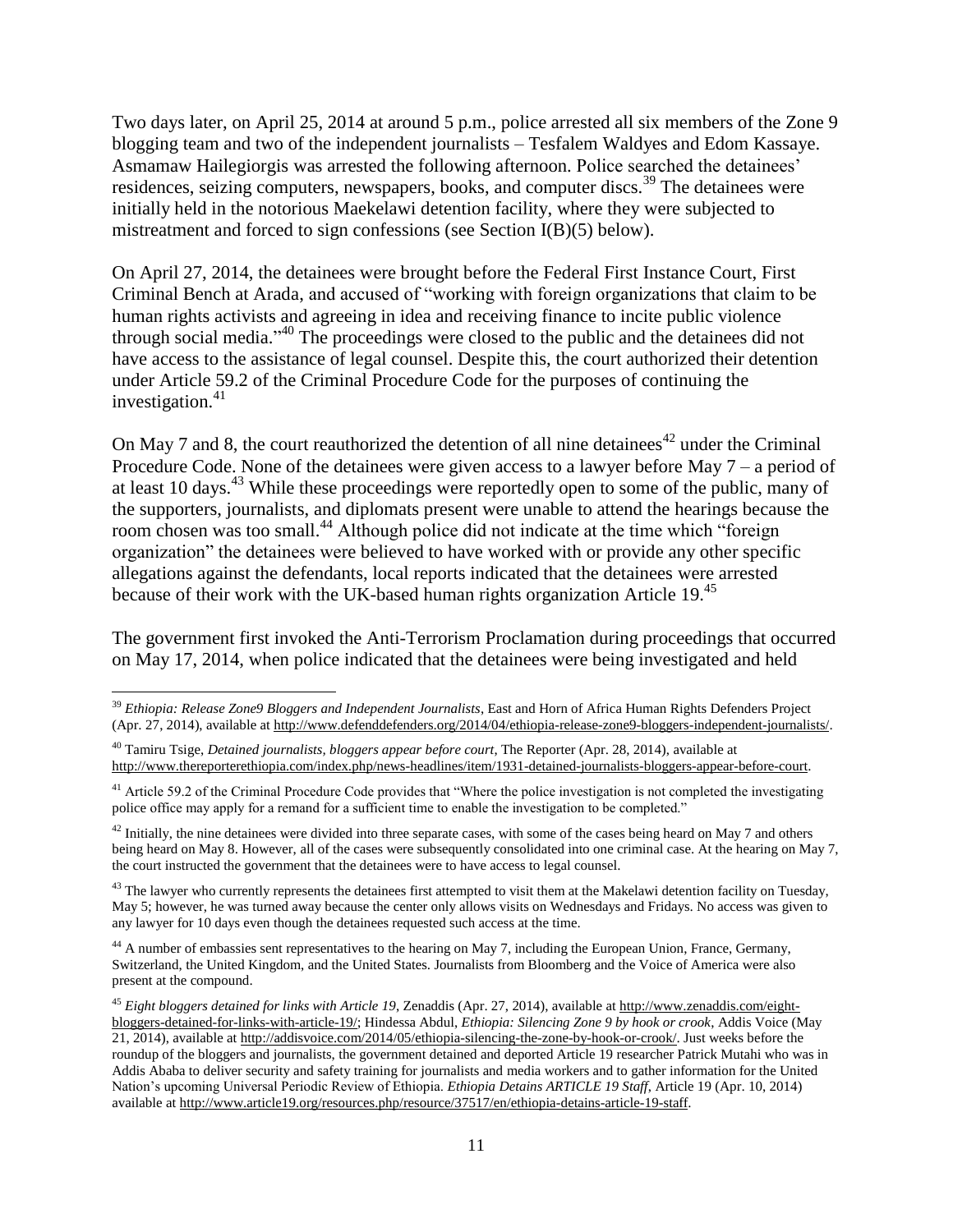pursuant to Article 20.<sup>46</sup> Although the Anti-Terrorism Proclamation does allow the court to release suspects on bail, provided they have not been formally charged, the court refused the bail application on the grounds that the investigation was ongoing. $47$ 

While the Ethiopian courts repeatedly reauthorized the investigatory detention of the detainees under the Criminal Procedure Code and the Anti-Terrorism Proclamation,<sup>48</sup> it does not appear that police or prosecutors provided any specific information regarding the alleged crimes of the detainees. <sup>49</sup> Instead, authorities merely indicated that they needed more time to complete the investigation – claiming, for example, that they were having difficulty gaining access to the detainees' online accounts. Explanations for the delay also included: "We have only a single not properly working computer since we are investigating Twitter & Word Press blog we need time;" "Since the bloggers committed the 'crime' with their associates we need to catch their associates;" and "Their associates are trying to frighten us not to do [our] investigation."<sup>50</sup>

On July 17, 2014 the government charged the six Zone 9 bloggers and three independent journalists with terrorism under Article 4 of the Anti-Terrorism Proclamation<sup>51</sup> and "outrages" against the constitution" under Article 238(1) of the Ethiopian Criminal Code.<sup>52</sup> The detainees were thereafter transferred from the Maekelawi detention facility to the Kaliti and Kilinto Prisons.

Although the government had not yet tried the six bloggers and three journalists, high ranking Ethiopian officials – including Prime Minister Hailemariam Desalegn –publicly accused the detainees of being part of a regional terror plot and warned other journalists from associating

 $\overline{\phantom{a}}$ 

<sup>46</sup> Article 20 of the Anti-Terrorism Proclamation, *supra* note 21, provides that "1) The court, before which an arrested person is presented in accordance with Article 19 of this Proclamation, may give an order to remand the suspect for investigation or trial. 2) If the investigation is not completed, the investigating police officer may request the court for sufficient period to complete the investigation. 3) Each period given to remand the suspect for investigation shall be a minimum of 28 days; provided however, that the total time shall not exceed a period of four months. 4) Public prosecutor may appeal on bail cases. 5) If a terrorism charge is filed in accordance with this Proclamation, the court shall order the suspect to be remanded for trial until the court hears and gives decision on the case."

<sup>47</sup> *Media: EAJA Worried Over Continued Detention of Journos, Bloggers*, PANA (May 20, 2014), available at [http://www.panapress.com/Ethiopia--EAJA-worried-over-continued-detention-of-journos,-bloggers--12-911445-42-lang2](http://www.panapress.com/Ethiopia--EAJA-worried-over-continued-detention-of-journos,-bloggers--12-911445-42-lang2-index.html) [index.html.](http://www.panapress.com/Ethiopia--EAJA-worried-over-continued-detention-of-journos,-bloggers--12-911445-42-lang2-index.html) See also Fasil, *supra* note 36.

<sup>&</sup>lt;sup>48</sup> Over the course of the investigatory detention, five separate judges authorized the detention of the detainees on May 7 and 8, 2014; May 17, 2014; June 1, 2014; June 14, 2014; and June 28 and 29, 2014.

<sup>&</sup>lt;sup>49</sup> It appears that the only evidence police claimed at the time to possess were bank records of the detainees which purportedly showed payment for "terrorist activity," however, authorities did not describe with any specificity the alleged wrongdoing or how such bank records were connected to such acts.

<sup>50</sup> *Pre-trial custody of Zone9ers 'legal' issues what they mean and why they matter*, Zone9ers'Trial' (June 29, 2014) available at [http://trialtrackerblog.org/2014/06/29/pre-trial-custody-of-zone9ers-legal-issues-what-they-mean-and-why-they-matter/.](http://trialtrackerblog.org/2014/06/29/pre-trial-custody-of-zone9ers-legal-issues-what-they-mean-and-why-they-matter/)

<sup>51</sup> Article 4 of the Anti-Terrorism Proclamation, *supra* note 21, broadly provides that: "Whosoever plans, prepares, conspires, incites or attempts to commit any of the terrorist acts stipulated under sub-articles (1) to (6) of Article 3 of this Proclamation is punishable in accordance with the penalty provided for under the same Article [ranging from 15 years in prison to death]." Regarding the terrorism charges, the detainees were accused of both principle responsibility and conspiracy (under Articles  $32(1)$ &(2) and  $38(1)$ &(2) of the Criminal Code).

 $52$  Regarding the charges of outrages against the Constitution, the government charged the detainees with attempt, principle responsibility, and conspiracy under Articles  $27(1)$ &(2),  $32(1)$ &(2), and  $38(1)$  of the Criminal Code.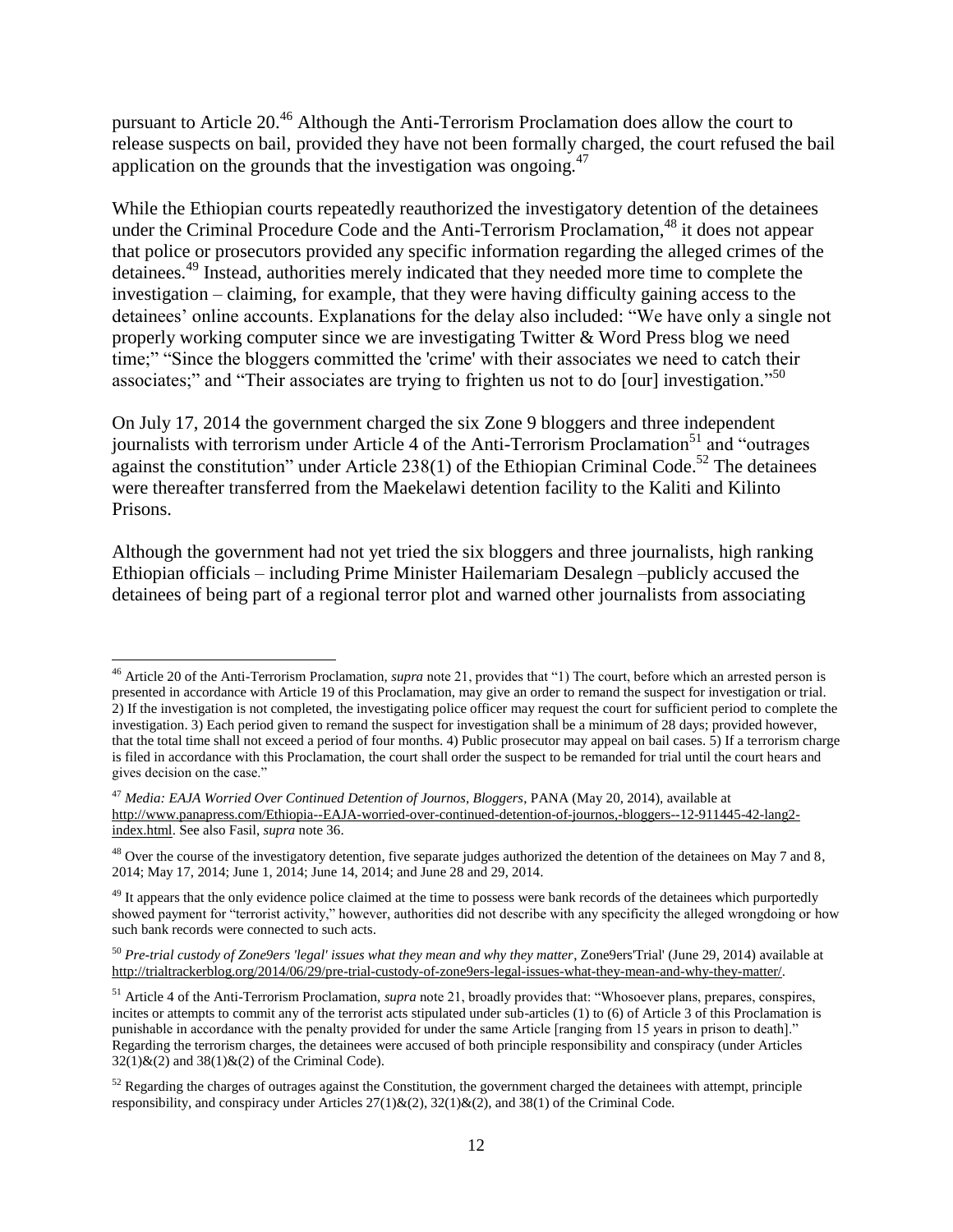with such "terrorist networks."<sup>53</sup> The Ethiopian Minister of Communications and Information Technology similarly accused the detainees of attempting to foment a color revolution in the country as part of a documentary that was widely televised.

As in other cases involving the prosecution of bloggers and journalists on fabricated terror charges in Ethiopia, there are virtually no specific allegations contained in the charging documents that provide any detail regarding the alleged "terrorist activity" in which the detainees are accused of having participated (See Annex III). Instead, the government largely relies upon conclusory statements of guilt and innuendo without providing any evidence or substantiation. Indeed, the most specific allegation appears to be that the detainees took part in trainings on internet security associated with "Security in a Box" – a widely used and publicly available tool developed by the respected human rights organization Front Line Defenders.<sup>54</sup> It is also clear from the evidence list that the government will rely heavily upon the detainees' blog posts and articles in prosecuting them on serious national security charges.

On November 21, 2014, after continuing the pre-trial detention of the detainees 11 times, the court considered the defense team's argument that the government's charges failed to provide sufficient allegations to support the charges. In response, the court dropped the charges of "outrages against the constitution" under Article 238(1) – for which the prosecution had provided almost no explanation. The court also ordered the government to amend the charges to include specific information about the supposed terrorist activity the detainees had allegedly participated in or attempted to incite. Despite this order, however, on December 3, 2014 the government filed a substantively identical charging sheet and the court once again postponed the proceedings and reauthorized the continued dentition of the detainees.<sup>55</sup> Repeated requests for additional information were similarly issued on December 16, January 5, and January 14; however prosecutors failed to provide the requested information and the court responded by simply continuing the proceedings and reauthorizing the imprisonment of the detainees – who have now been held without finalized charges for nine months.

## **5. Mistreatment**

A full description of mistreatment of the detainees – as documented by their complaint to the Ethiopian Human Rights Commission – is included in full as Annex IV. The following is a brief summary of that mistreatment as it pertains to the Working Group's mandate.

Reports of mistreatment began circulating shortly after the hearing on May 7, 2014. Although the

 $\overline{\phantom{a}}$ 

<sup>53</sup> William Davidson, *As Ethiopia's 'Zone 9' Bloggers Get Popular, They Get Charged With Terror (+Video)*, Christian Science Monitor (July 21, 2014), available a[t http://www.csmonitor.com/World/Africa/2014/0721/As-Ethiopia-s-Zone-9-bloggers-get](http://www.csmonitor.com/World/Africa/2014/0721/As-Ethiopia-s-Zone-9-bloggers-get-popular-they-get-charged-with-terror-video)[popular-they-get-charged-with-terror-video.](http://www.csmonitor.com/World/Africa/2014/0721/As-Ethiopia-s-Zone-9-bloggers-get-popular-they-get-charged-with-terror-video) *Ethiopia Zone 9 Bloggers Charged with Terrorism,* BBC (July 18, 2014) available at [http://www.bbc.com/news/world-africa-28366841.](http://www.bbc.com/news/world-africa-28366841) Video of the full statement is available in Amharic at: [https://www.youtube.com/watch?v=Omq3ZzCPZqM.](https://www.youtube.com/watch?v=Omq3ZzCPZqM)

<sup>54</sup> "Security in a Box" is available for free at [https://securityinabox.org/.](https://securityinabox.org/)

<sup>&</sup>lt;sup>55</sup> Information about the revised charge sheet is available at [http://trialtrackerblog.org/.](http://trialtrackerblog.org/) It appears that some limited additional information was provided, such as the allegation that the detainees "took their strategies" from the previously unidentified Ginbot 7 and Oromo Liberation Front. However, significant ambiguities in the factual allegations continued, including basic information such as name of the group the detainees had allegedly formed, where trainings had allegedly taken place, and the supposed role of each individual detainee in that group.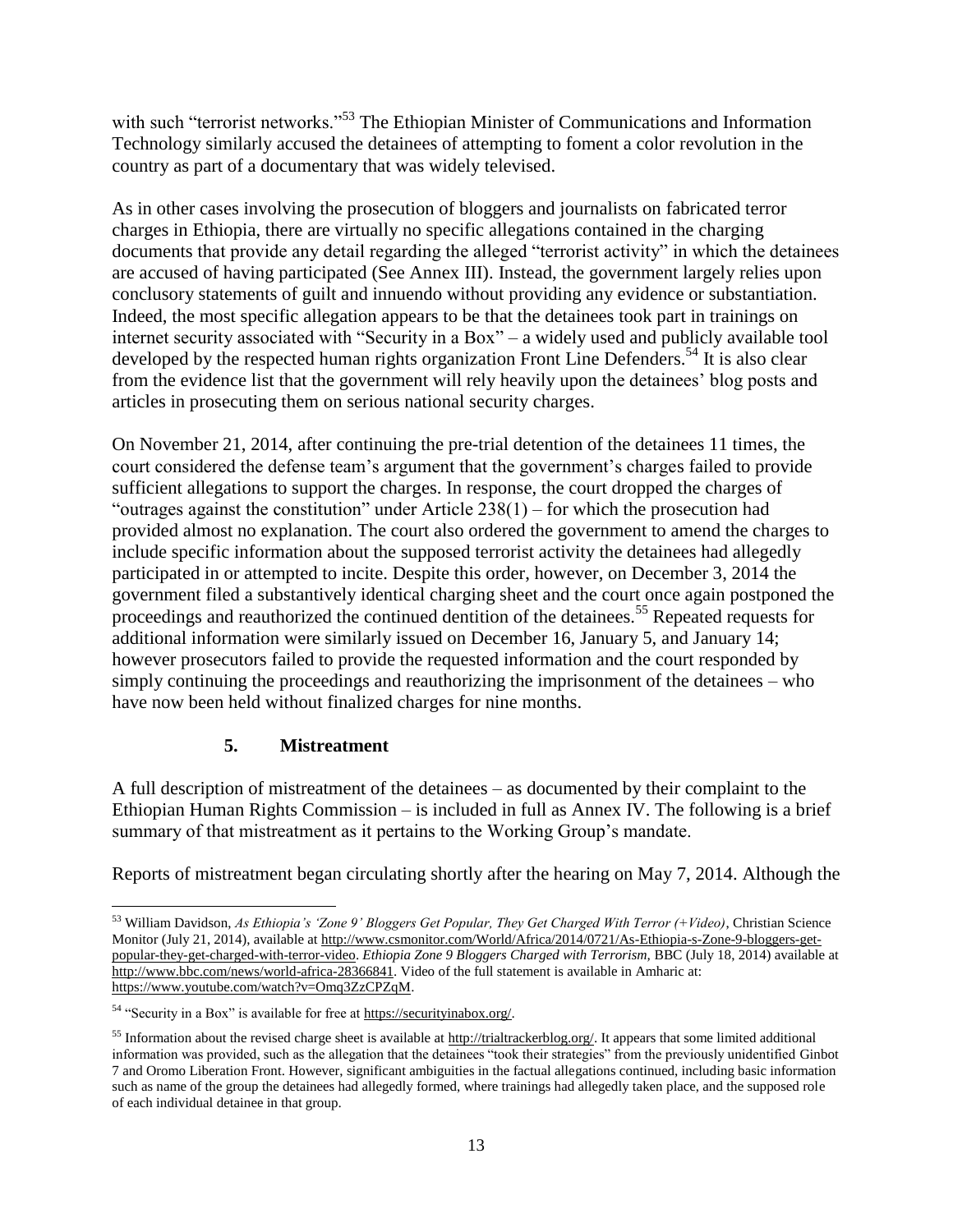detainees' lawyer did not raise concerns regarding mistreatment during that initial proceeding, he had only met with the detainees in the courtroom that day and did not have an opportunity to speak with them privately beforehand. Subsequently, the detainees did raise their treatment with the court – Befekadu Hailu and Abel Wabella on May 8, 2014 and Atnaf Berhane on May 17, 2014. All nine detainees then joined the complaint to the Ethiopian Human Rights Commission. As a result of these reports, on April 30, 2014, five UN special procedure mandate holders – including the Chair-Rapporteur of the Working Group on Arbitrary Detention – issued a joint communication to the Ethiopian government seeking information regarding the treatment and well-being of the detainees and urging the government to take all necessary measures protect the basic rights of the detainees.<sup>56</sup>

Accounts of mistreatment by the detainees contain a wide variety of abuses apparently inflicted by authorities in order to obtain confessions, which all occurred at the infamous Maekelawi police station in Addis Ababa. Such abuses included beating the detainees with sticks and cables on their feet, legs, groin area, and underarms; slamming the detainees' heads on the ground and kicking them in the back, face, and neck; subjecting them to gagging, stress positions, and forced exercise during interrogation; insulting and interrogating the female detainees while partially or fully naked and in the presence of male officers; withholding food and sleep from the detainees; and holding the detainees in solitary confinement for prolonged periods or in cold conditions with limited access to natural light. The detainees were also warned not to report the mistreatment and threatened with retaliation.

During these interrogations, officials questioned the detainees about their work online and their criticism of the government. They were asked about the Zone 9 blog and the "true objectives" of the website, as well as their international contacts. Ultimately, the purpose of the mistreatment became self-evident when interrogators forced each of the detainees to admit that the purpose of their peaceful activities was to facilitate the violent overthrow of the government.

## **II. Legal Analysis**

The continued detention of Befekadu Hailu, Zelalem Kibret, Atnaf Berhane, Natnail Feleke, Mahlet Fantahun, Abel Wabella, Tesfalem Waldyes, Asmamaw Hailegiorgis, and Edom Kassaye is arbitrary<sup>57</sup> pursuant to Category II and Category III, as established by the Working Group.

 $\overline{\phantom{a}}$ <sup>56</sup> The letter was issued by the Chair-Rapporteur of the Working Group on Arbitrary Detention, the Special Rapporteur on the promotion and protection of the right to freedom of opinion and expression, the Special Rapporteur on the rights to freedom of peaceful assembly and of association, the Special Rapporteur on torture and other cruel, inhuman or degrading treatment or punishment, and the Special Rapporteur on violence against women, its causes and consequences. The letter is available at: [https://spdb.ohchr.org/hrdb/27th/public\\_-\\_UA\\_Ethiopia\\_30.04.12\\_%283.2014%29.pdf.](https://spdb.ohchr.org/hrdb/27th/public_-_UA_Ethiopia_30.04.12_%283.2014%29.pdf)

 $57$  An arbitrary deprivation of liberty is defined as any "depriv[ation] of liberty except on such grounds and in accordance with such procedures as are established by law." International Covenant on Civil and Political Rights, G.A. Res 2200A (XXI) (1966), 999 U.N.T.S. 171 (entered into force Mar. 23, 1976) (hereinafter ICCPR) at art. 9(1). Such a deprivation of liberty is specifically prohibited by international law. *Id*. "No one shall be subjected to arbitrary arrest, detention or exile." Universal Declaration of Human Rights, G.A. Res. 217A (III), U.N. Doc. A/810 (adopted Dec. 10, 1948) (hereinafter UDHR) at art. 9 ("Arrest, detention or imprisonment shall only be carried out strictly in accordance with the provisions of the law…"). Body of Principles for the Protection of Persons under Any Form of Detention or Imprisonment, G.A. Res. 47/173, U.N. Doc. A/43/49 (adopted Dec. 9, 1988) (hereinafter Body of Principles) at principle 2.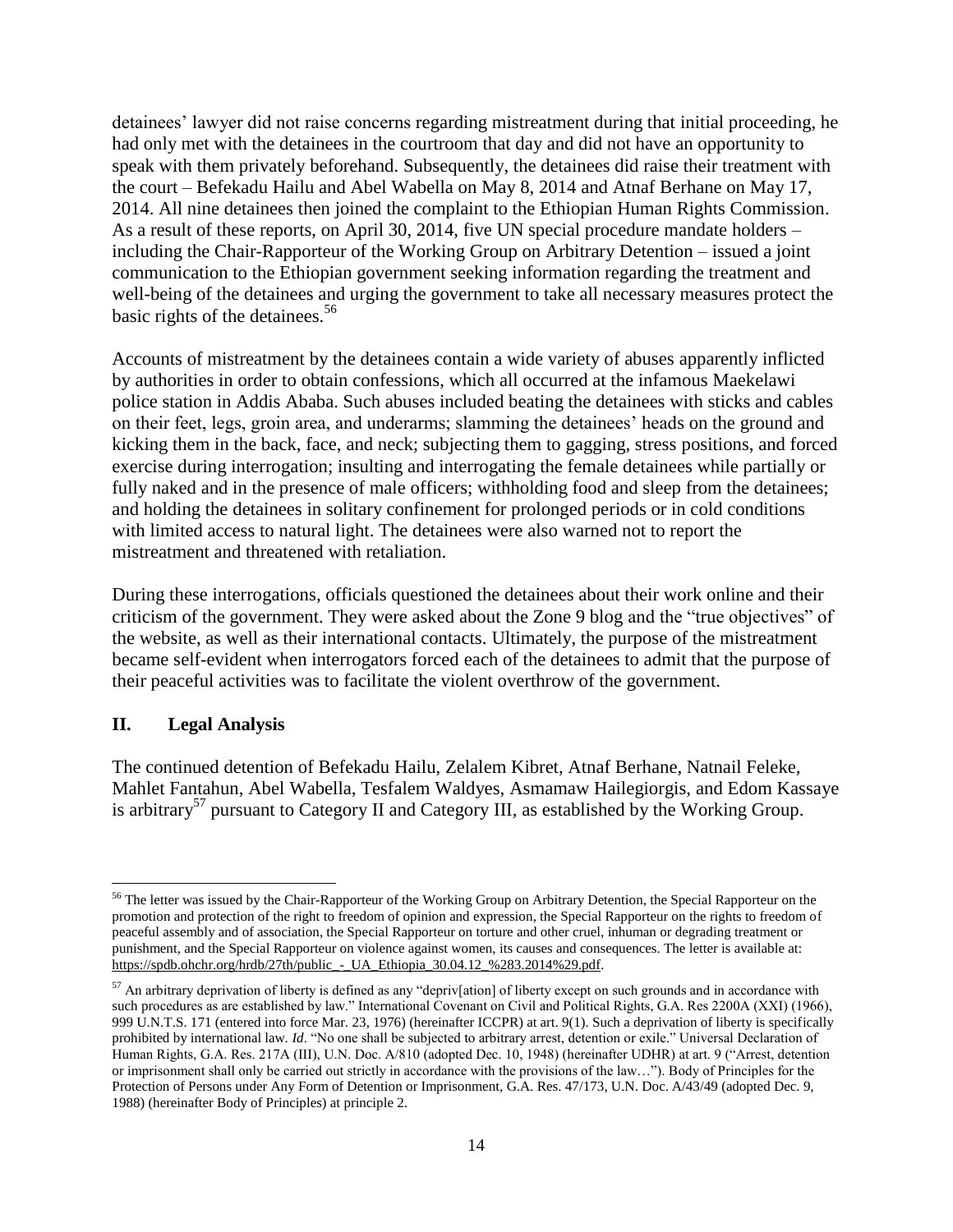# **A. Category II**

The arrest and prosecution of the Zone 9 bloggers and independent journalists in this case is directly related to their peaceful, internationally protected activities. As such, their detention is arbitrary under Category II because it resulted from their exercise of fundamental rights – particularly free expression and free association.<sup>58</sup>

# **1. Right to Freedom of Expression and Association**

The right to freedom of expression and association is protected under Ethiopian and international law. In language that closely tracks international agreements, Articles 29 and 31 of the Ethiopian Constitution protect the right to freedom of expression and freedom of association, respectively.<sup>59</sup> Further, Article 13(2) of the Ethiopian Constitution specifically provides that its provisions "shall be interpreted in a manner conforming to the principles of the Universal Declaration of Human Rights, International Covenants on Human Rights, and international instruments adopted by Ethiopia."

Ethiopia is, in fact, party to a number of binding treaties that specifically protect the right to freedom of expression and the right to freedom of association – including the International Covenant on Civil and Political Rights  $(ICCPR)^{60}$  and the African Charter on Human and Peoples' Rights.<sup>61</sup> Article 19(2) of the ICCPR provides that "[e]veryone shall have the right of freedom of expression; this right shall include freedom to seek, receive and impart information and ideas of all kinds, regardless of frontiers, either orally, in writing or in print, in the form of art, or through any other media of his choice.<sup>62</sup> Similarly, Article 22 of the ICCPR protects "the right of freedom of association with others."<sup>63</sup>

In this case, the government's imprisonment of the six Zone 9 bloggers and three independent

 $\overline{\phantom{a}}$ <sup>58</sup> According to the Working Group's Revised Methods of Work, a detention is arbitrary under Category II "when the deprivation of liberty results from the exercise of the rights or freedoms guaranteed by articles 7, 13, 14, 18, 19, 20 and 21 of the Universal Declaration of Human Rights and, insofar as States parties are concerned, by articles 12, 18, 19, 21, 22, 25, 26 and 27 of the International Covenant on Civil and Political Rights." *Report of the Working Group on Arbitrary Detention*, U.N. Doc. A/HRC/16/47 (Jan. 19, 2011) at  $\P$ 8(b) (hereinafter Revised Methods of Work) at Annex  $\P$ 8(b).

 $59$  Article 29(2) provides that "Everyone has the right to freedom of expression without any interference. This right shall include freedom to seek, receive and impart information and idea of all kinds, regardless of frontiers, either orally, in writing or in print, in the form of art, or through any media of his choice." Article 31 protects freedom of association by noting that "Every person has the right to freedom of association for any cause or purpose..." Constitution of Ethiopia, *supra* note 5, at arts. 29(2), 31.

 $60$  See Status of Ratification of the ICCPR, U.N.T.C. Chapter IV(4), available at [http://treaties.un.org/Pages/ViewDetails.aspx?](http://treaties.un.org/Pages/ViewDetails.aspx?‌src=TREATY&mtdsg_no=IV-4&chapter=4&lang=en) [src=TREATY&mtdsg\\_no=IV-4&chapter=4&lang=en.](http://treaties.un.org/Pages/ViewDetails.aspx?‌src=TREATY&mtdsg_no=IV-4&chapter=4&lang=en)

<sup>&</sup>lt;sup>61</sup> See Ratification Table: African Charter on Human and Peoples' Rights (hereinafter ACHPR), available at [http://www.achpr.org/instruments/achpr/ratification/.](http://www.achpr.org/‌instruments/achpr/ratification/)

<sup>&</sup>lt;sup>62</sup> See also UDHR, *supra* note 57, at art. 19 ("[e]veryone has the right to freedom of opinion and expression; this right includes freedom to hold opinions without interference and to seek, receive and impart information and ideas through any media and regardless of frontiers."). See also African Charter on Human and Peoples' Rights, OAU Doc. CAB/LEG/67/3 rev. 5, 21 I.L.M. 58 (1982) (entered into force Oct. 21 1986) (hereinafter ACHPR) at art. 9(2) ("Every individual shall have the right to express and disseminate his opinions within the law.").

<sup>&</sup>lt;sup>63</sup> See also UDHR, *supra* note 57, at art. 20 ("Everyone has the right to freedom of peaceful assembly and association."). See also ACHPR, *supra* note 62, at art. 10(1) ("Every individual shall have the right to free association provide that he abides by the law.").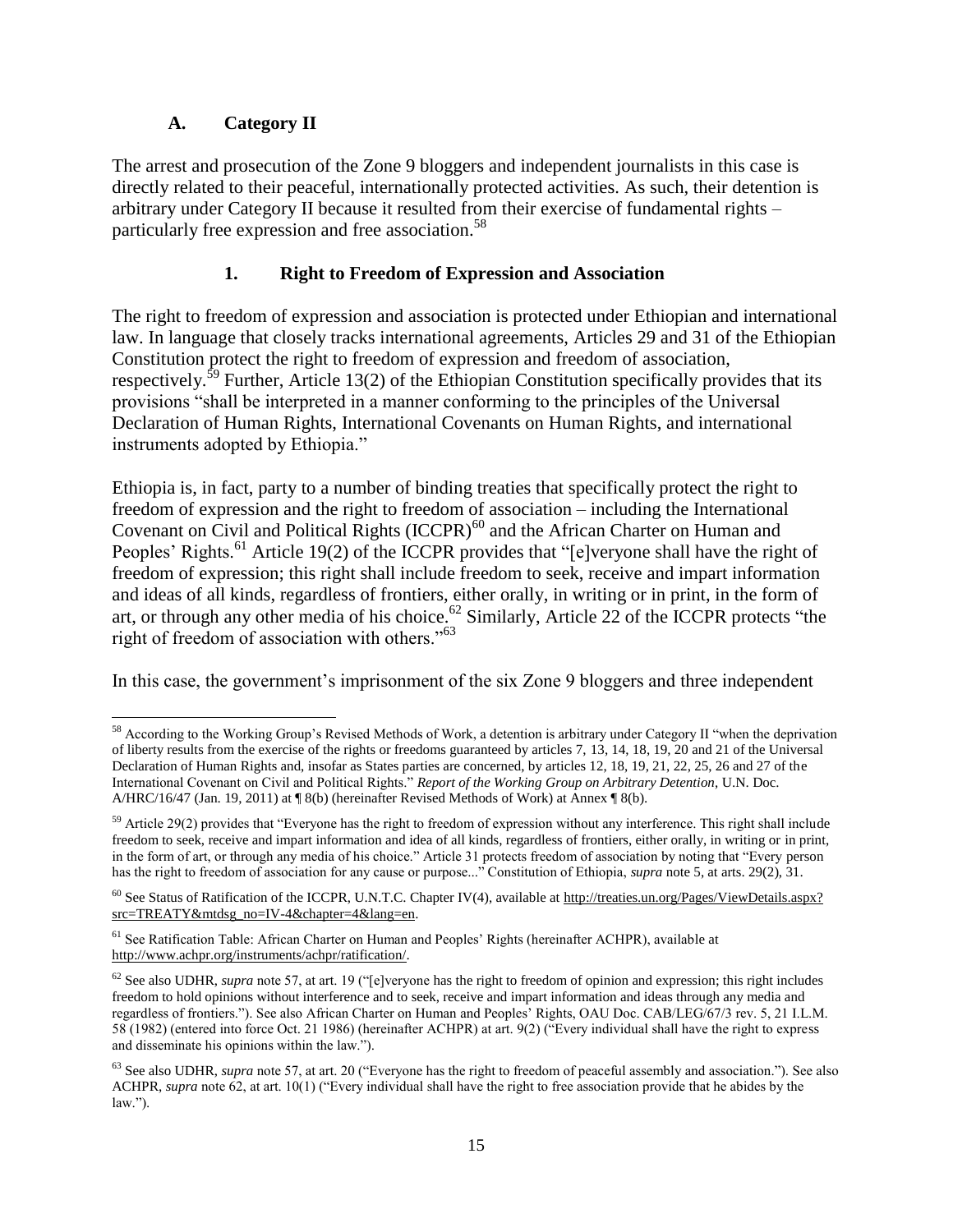journalists is a clear limitation – indeed violation – of these fundamental rights. Before arresting the detainees, the government placed the Zone 9 bloggers under surveillance and repeatedly questioned members of the group – creating so much fear that they suspended their critical writing on the website for six months. Then, just days after announcing that the blog would be revived to cover critical issues in Ethiopia, including the upcoming elections, members of the group and the journalists they knew socially were arrested and questioned about their writings. Most telling, however, is the fact that the government has included their articles as evidence of their guilt.

### **2. Narrow Limitations and Special Protections for Rights Activists**

While the right to freedom of expression and association may be limited in certain narrow circumstances, governments "may not put in jeopardy the right itself." <sup>64</sup> The UN Human Rights Committee (Committee) has established a three-part "strict test of justification" in analyzing limitations on such fundamental rights.<sup>65</sup> In order to be permissible under international law, any limitation must be 1) "provided by law," (2) for the protection of an "enumerated purpose" (including the protection of national security), and  $(3)$  "necessary" to achieve that purpose.<sup>66</sup>

Although governments frequently invoke such limiting principles – especially in the context of arbitrary detention – the latitude afforded is quite narrow. The Committee has noted that restrictions "may not put in jeopardy the right itself."<sup>67</sup> Further, the government may not merely invoke the national security rationale without a searching review of that claim. Indeed, the government must "specify the precise nature of the threat" posed by the protected activity<sup>68</sup> and then demonstrate the proportionality of the limitation by establishing a "direct and immediate connection between the expression and the threat."<sup>69</sup> In short, general allegations claiming that an individual's expression or association threatened national security – without evidence of a specific threat and a proportional response – will not meet this high burden.<sup>70</sup>

 $\overline{\phantom{a}}$ <sup>64</sup> See *General Comment No. 34*, UN Human Rights Committee, U.N. Doc. CCPR/C/G/34 (Sep. 12, 2011), at ¶ 21. Article 19(3) of the ICCPR, for example, provides that "The exercise of the [right to free expression] carries with it special duties and responsibilities. It may therefore be subject to certain restrictions, but these shall only be such as are provided by law and are necessary: (a) For respect for the rights or reputations of others; (b) For the protection of national security or of public order (ordre public), or of public health or morals." Article 22 of the ICCPR invokes similar language but add the additional qualifier that all restrictions must be "necessary in a democratic society." While this arguably creates a higher standard for any restriction, there is little jurisprudence from the Human Rights Committee applying this standard.

<sup>65</sup> *Park v. Republic of Korea*, UN Human Rights Committee, Communication No. 628/1995, (adopted Oct. 20, 1998) at ¶ 10.3.

<sup>66</sup> *Shin v. Republic of Korea*, UN Human Rights Committee, Communication No. 926/2000, (adopted Mar. 16, 2004) at ¶ 7.3.

<sup>67</sup> *General Comment No. 34*, supra note 64, at ¶ 21.

<sup>68</sup> *Sohn v. Republic of Korea,* UN Human Rights Committee, Communication No. 518/1992, (adopted July 19, 1995) at ¶ 10.4.

<sup>69</sup> *General Comment No. 34*, *supra* note 64, at ¶35. See also *Gauthier v. Canada*, Communication No. 633/1995 (adopted Apr. 7, 1999), at ¶ 13.6 (In determining whether an accreditation scheme that operated to exclude journalists from observing parliamentary proceedings was necessary and proportionate, the UN Human Rights Committee held that "the accreditation scheme should be specific, fair and reasonable, and their application should be transparent."). See also *Sohn v. Republic of Korea*, *supra* note 68, at ¶ 10.4 (finding that "reference to the general nature of the labor movement" and "alleging that the statement issued by the author in collaboration with others was a disguise for the incitement to a national strike" was insufficiently precise to meet the necessity requirement.).

<sup>70</sup> In *Kim v. Republic of Korea*, the UN Human Rights Committee rejected the argument that punishing the distribution of materials that coincided with the policy statements of the Democratic Peoples' Republic of Korea, was "necessary" for protecting national security. The Committee noted that "North Korean policies were well known within the territory of the State party and it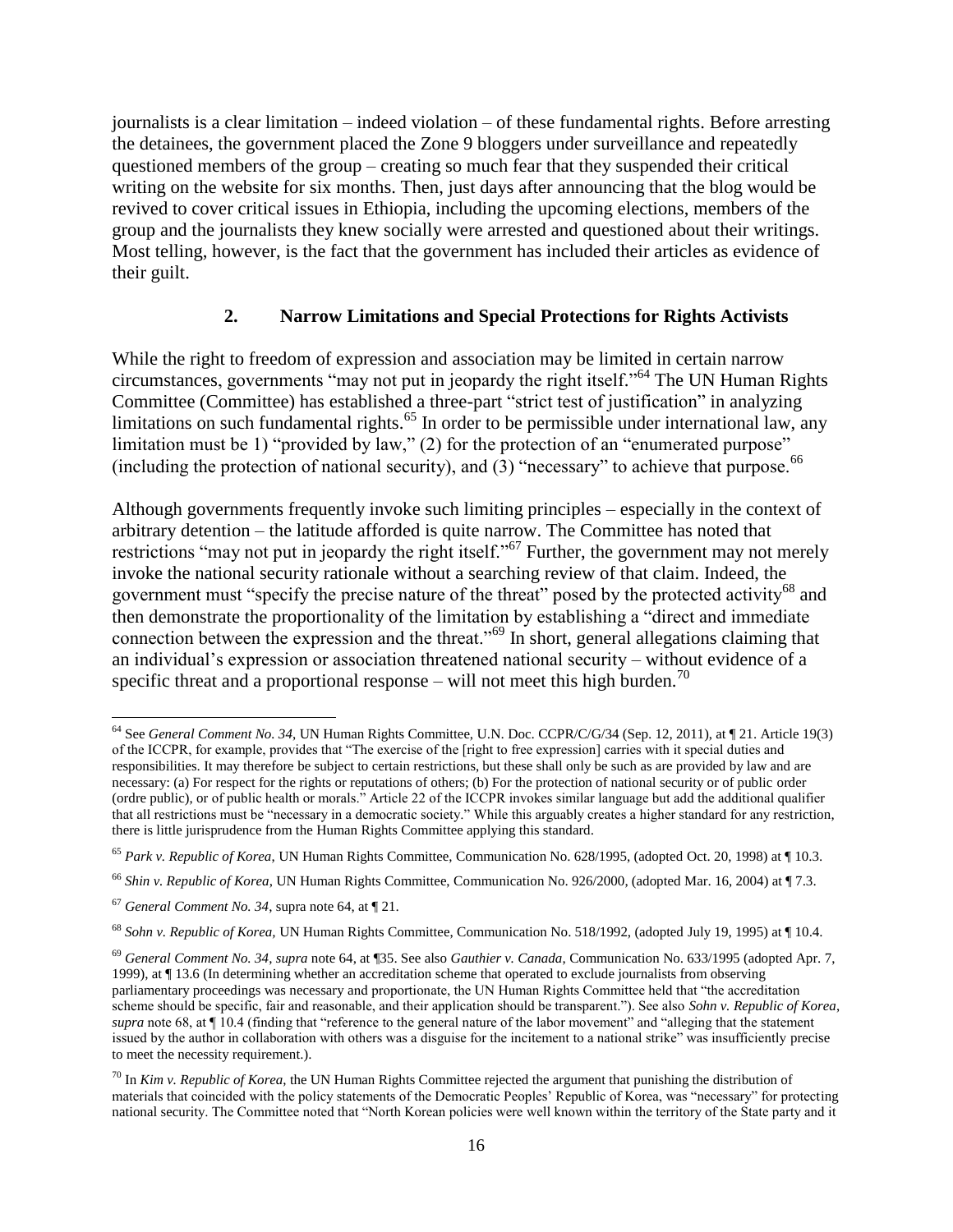In addition to this strict test of justification, the government must meet an especially high threshold when imposing restrictions on the peaceful activities of journalists and rights activists. Because a free press "constitutes one of the cornerstones of a democratic society,"<sup>71</sup> governments may not "suppress or withhold from the public information of legitimate public interest that does not harm national security or [] prosecute journalists, researchers, environmental activists, human rights defenders, or others, for having disseminated such information."<sup>72</sup> In particular, the Committee has noted that "the legitimate objective of safeguarding and indeed strengthening national unity under difficult political circumstances cannot be achieved by attempting to muzzle advocacy of multi-party democracy, democratic tenets, [or] human rights.<sup>773</sup>

The Working Group has adopted a similar approach in cases involving human rights defenders and activist bloggers and journalists. Where the detainee's work focuses on protecting fundamental rights, the Working Group will subject the case to a "particularly intense review."<sup>74</sup> In the case of Eskinder Nega, for example, the Working Group looked to Mr. Nega's work as an independent activist who wrote about the prospects of political reform in Ethiopia and noted that his "role as a human rights defender and his own role in human rights work as a publicist and blogger, requires the Working Group to undertake this kind of intensive review."<sup>75</sup>

The work of the Zone 9 bloggers and independent journalists in this case falls well outside the narrow limitations allowed on the right to freedom of expression and association. Indeed, because their work as writers and activists is critical to the protection and promotion of democratic principles, it was entitled to special protection under international law. Despite this protection, the government detained the writers and initiated criminal proceedings on the basis of general accusations of terrorism and anti-constitutional activities – a response to peaceful criticism that fails both the necessity and proportionality tests. As in the case of Eskinder Nega, the government has relied upon vague claims of guilt and unsubstantiated references to "terrorism" and "treason" without describing specific conduct to support such serious charges.

Further, because the bloggers and journalists involved in this case focused much of their work on supporting fundamental human rights, the limitation on their expression and association in this case is entitled to heightened scrutiny. It is precisely this work – seeking to raise awareness of constitutional rights abuses – which ultimately motivates their continued imprisonment. As such, the detention in this is case cannot meet the "particularly intense review" mandated by the jurisprudence of the Working Group.

 $\overline{\phantom{a}}$ 

is not clear how the (undefined) 'benefit' that might arise for the DPRK from the publication of views similar to their own created a risk to national security, nor is it clear what was the nature and extent of any such risk." *Kim v. Republic of Korea*, Communication No. 574/1994, (adopted Nov. 3, 1998), at ¶ 12.4. See also *Sohn v. Republic of Korea*, *supra* note 68, at ¶ 10.4.

<sup>71</sup> *General Comment No. 34, supra* note 64, at ¶ 13.

<sup>72</sup> *General Comment No. 34, supra* note 64, at ¶ 30.

<sup>73</sup> *Mukong v. Cameroon*, UN Human Rights Committee, Communication No. 458/1991 (adopted July 21, 1994), at ¶ 9.7.

<sup>74</sup> See e.g. *Nega v. Ethiopia*, UN Working Group on Arbitrary Detention, Opinion No. 62/2012 (Nov. 21, 2012), at ¶ 39 (citing *Nasrin Sotoudeh v. Islamic republic of Iran*, UN Working Group on Arbitrary Detention, Opinion No. 21/2011 (May 6, 2011); *Abdolfattah Soltani v. Islamic Republic of Iran*, UN Working Group on Arbitrary Detention, Opinion No. 54/2012 (Nov. 19, 2012)).

<sup>75</sup> *Nega v. Ethiopia*, *supra* note 74, at ¶ 39.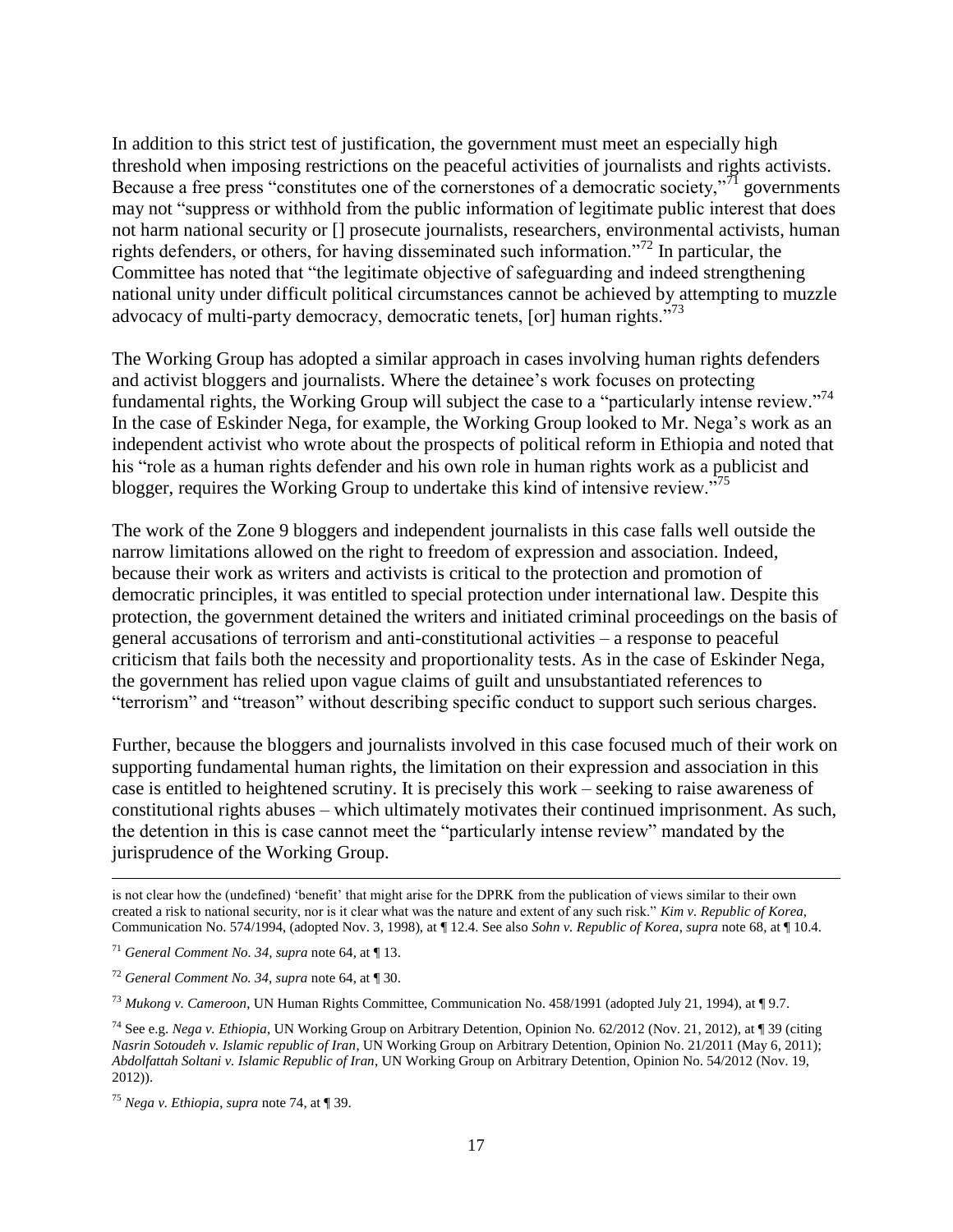## **3. Use of Overly Broad Laws to Punish Peaceful Activism**

In attempting to justify the detention of these outspoken bloggers and journalists, the government has relied upon a series of laws whose scope do not comport with international standards. Unfortunately, the arbitrary imprisonment of independent journalists, bloggers, and activists on national security charges has become increasingly commonplace in Ethiopia. This case is part of a much larger trend that involves the misuse of overly-broad anti-terror and national security laws that enable the government to punish peaceful dissent.

The Working Group has specifically criticized the use of national security provisions that are "so vague that it could result in penalties being imposed not only on persons using violence for political ends, but also on persons who have merely exercised their legitimate right to freedom of opinion or expression".<sup>76</sup> In particular, these cases involved national security laws that covered crimes such as "activities aimed at overthrowing the people's administration," anti-state propaganda, and "forming or joining a group or association... which seeks to disturb the security of the country."<sup>77</sup> This line of cases was specifically invoked by the Working Group in the case of Eskinder Nega – which involved charges that included Article 4 of the Anti-Terrorism Proclamation. In finding the detention of Mr. Nega arbitrary under Category II, the Working group held that "[t]he application of *overly broad offenses* in the current case constitutes an unjustified restriction on freedom of expression and to a fair trial. $1^{78}$ 

In this case, the Ethiopian government has once again relied upon the overly broad provisions of Article 4 of the Anti-Terrorism Proclamation, which provides that,

Whosoever plans, prepares, conspires, *incites* or attempts to commit any of the terrorist acts stipulated under sub-articles (1) to (6) of Article 3 of this Proclamation is punishable in accordance with the penalty provided for under the same Article [ranging from 15 years in prison to death].<sup>79</sup>

When combined with the definition of terrorist acts under the Proclamation, the sweeping nature of the law becomes clear. Article 3 defines a "terrorist act" to include any act that "endangers, seizes or puts under control, causes serious interference or disruption of a public service" with the purpose of "coercing the government, intimidating the public or a section of the public, or destabilizing or destroying the fundamental political, constitutional or, economic or social institutions of the country." <sup>80</sup> When taken together, these two provisions create the possibility of

 $\overline{a}$ <sup>76</sup> *Le Cong Dinh, et al. v. Vietnam*, UN Working Group on Arbitrary Detention, Opinion No. 27/2012 (Aug 29, 2012) at ¶ 39. (In this cases, the Working Group also criticized "broad criminal law provisions, which criminalize 'taking advantage of democratic freedoms and rights to abuse the interests of the State,'").

<sup>77</sup> *Id* at ¶ 41; See also *Abdolfattah Soltani v. Islamic Republic of Iran*, UN Working Group on Arbitrary Detention, Opinion No. 54/2012 (Nov 19, 2012).

<sup>78</sup> *Nega v. Ethiopia*, *supra* note 74, at ¶ 40 (emphasis added).

<sup>79</sup> Anti-Terrorism Proclamation, *supra* note 21, at art. 4 (emphasis added).

<sup>80</sup> Article 3 of the Anti-Terrorism Proclamation, *supra* note 21, provides in full: "Whosoever or a group intending to advance a political, religious or ideological cause by coercing the government, intimidating the public or section of the public, or destabilizing or destroying the fundamental political, constitutional or, economic or social institutions of the country (1) causes a person's death or serious bodily injury; (2) creates serious risk to the safety or health of the public or a section of the public; (3) commits kidnapping or hostage taking; (4) causes serious damage to property; (5) causes damage to natural resource,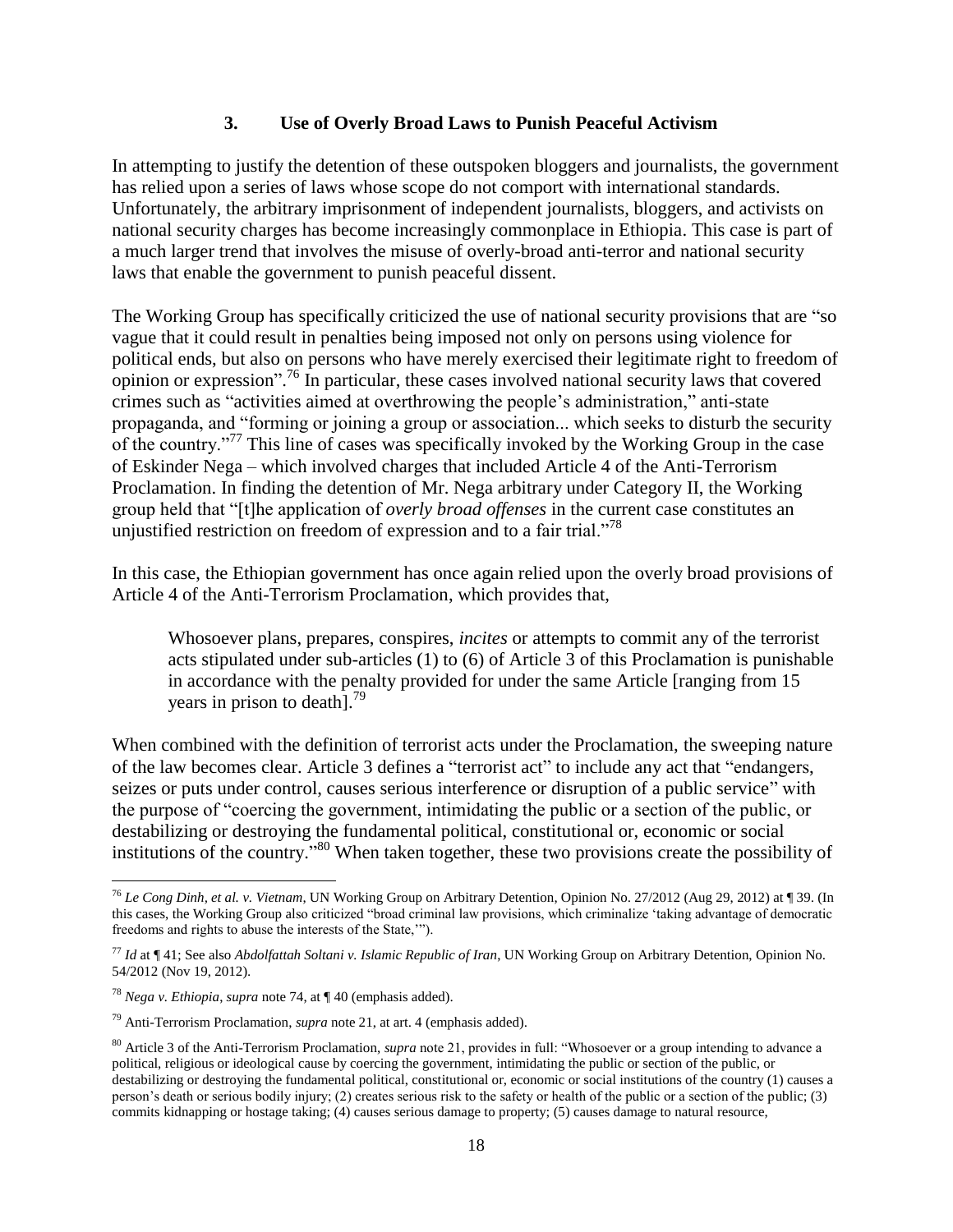criminal liability for peacefully exercising the right to free expression. For example, advocating for peaceful protests – which may be intended to influence government policy but in no way endanger people or property – may be considered inciting terrorism under the broad language of the Anti-Terrorism Proclamation (if such protests remain peaceful but happen to temporarily disrupts public services).

Between May 17, 2014 and November 21, 2014, the government also relied upon Article 238(1) of the Criminal Code to detain the independent bloggers and journalists. This prohibition on "Outrages against the Constitution or the Constitutional Order" invokes language that is so vague that is also potentially criminalizes the peaceful exercise of fundamental rights; it provides that,

Whosoever, intentionally, by violence, threats *conspiracy or any other unlawful means*: (a) overthrows, modifies or suspends the Federal or State Constitution; or (b) overthrows or changes the order established by the Federal or State Constitution, is punishable with rigorous imprisonment from three years to twenty-five years.<sup>81</sup>

Like other national security laws that the Working Group has rejected as excessively broad,  $82$ this provision does not necessarily distinguish between those who use violence for political ends and those that seek peaceful political change. While it does make reference to the use of violence, it also covers any "conspiracy" or other "unlawful means" by which an individual might attempt to reform the government – terms which greatly expand the reach of the law. Indeed, the fact that the peaceful Zone 9 bloggers and independent journalists detained in this case were even charged under this law points to the provision's excessive scope.

Because the Ethiopian government has detained the bloggers and journalists in this case on the basis of overly broad national security laws and in response to their peaceful exercise of the rights to freedom of expression and association, it is a violation of Category II.

# **B. Category III**

 $\overline{\phantom{a}}$ 

The continued detention of the six bloggers and three journalists in this case is arbitrary under Category III because "the total or partial non-observance of the international norms relating to the right to a fair trial… is of such gravity as to give the deprivation of liberty an arbitrary character."<sup>83</sup> The international standards of due process applicable in this case are established by the ICCPR, the Universal Declaration of Human Rights (UDHR), and the Body of Principles for

environmental, historical or cultural heritages; (6) endangers, seizes or puts under control, causes serious interference or disruption of and public service; or (7) threatens to commit any of the acts stipulated under sub-articles (1) to (6) of this articles is punishable with rigorous imprisonment from 15 years to life or with death."

<sup>&</sup>lt;sup>81</sup> Criminal Code of the Federal Democratic Republic of Ethiopia 2004, Proclamation No. 414/2004 (entered into force May 9, 2005) (hereinafter Criminal Code) (emphasis added).

<sup>&</sup>lt;sup>82</sup> In *Dang, et. al. v. Vietnam*, the Working Group rejected the use of national security laws against religious activists noting that "the major drawback of vague and imprecise charges of the kind brought against the [detainees] is that they do not distinguish between armed and violent acts capable of threatening national security, on the one hand, and the peaceful exercise of the right to freedom of opinion and of expression, on the other." *Dang et. al. v. Vietnam*, UN Working Group on Arbitrary Detention, Opinion No. 21/1997 (Dec. 2, 1997) at ¶ 6.

<sup>83</sup> Revised Methods of Work, *supra* note 58, at ¶ 8(c).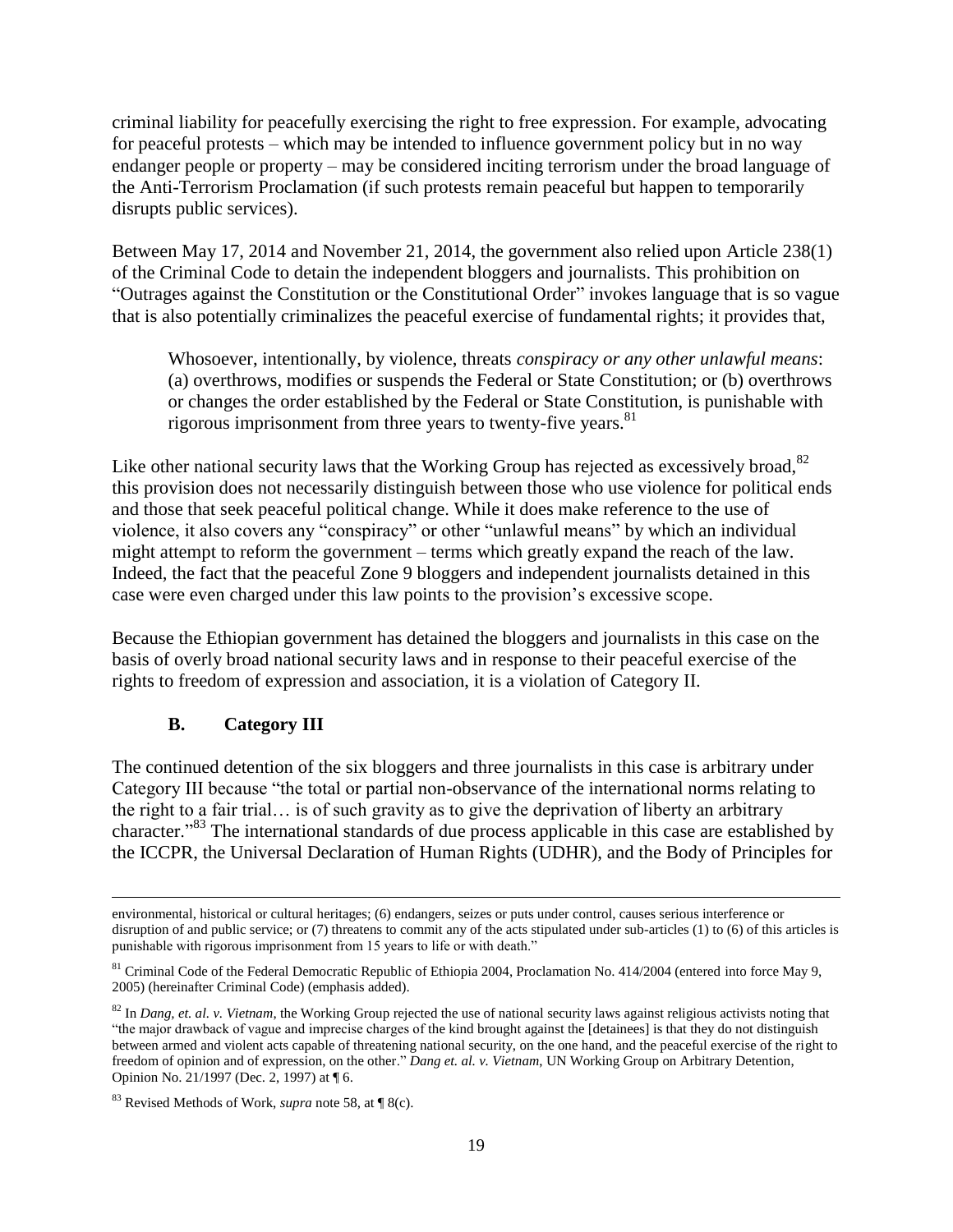the Protection of All Persons under Any Form of Detention or Imprisonment (Body of Principles).<sup>84</sup>

# **1. Right to be Free from Torture or Other Mistreatment**

The prohibition against torture under international law is clear and unqualified. Article 7 of the ICCPR establishes a non-derogable prohibition on torture and other mistreatment; it provides that "[n]o one shall be subjected to torture or to cruel, inhuman or degrading treatment or punishment."<sup>85</sup> Although torture is not defined under the ICCPR, the Convention Against Torture, to which Ethiopia is a party,<sup>86</sup> broadly defines torture as including the severe infliction of physical or mental pain or suffering for the purposes of obtaining information or a confession.<sup>87</sup> The Working Group has held that such mistreatment falls within its mandate in the context of requests for an opinion "only in so far as [the mistreatment] is used in order to obtain a confession of guilt of the pre-trial detainee or otherwise impairs his or her exercise of the right to a proper defense."<sup>88</sup>

In this case, the detainees were subjected to both physical and psychological mistreatment that rises to the level of torture specifically for the purposes of obtaining a confession. As outlined in their compliant prepared for the Ethiopian Human Rights Commission, the detainees were severely mistreated after their arrests, when interrogators beat and otherwise abused them and ultimately obtained coerced confessions from each detainee.

The mistreatment reported by the detainees is strikingly similar to the pattern of violent interrogation tactics recently documented by Human Rights Watch at the Maekelawi police station. In its report, *They Want a Confession*, the rights group documented the systemic use of torture and other ill-treatment at the detention center – often combined with limited access to lawyers or visitors – for the specific purposes of extracting confessions.<sup>89</sup>

The Ethiopian government violated Article 7 of the ICCPR. Because the mistreatment resulted in coerced confessions, the mistreatment falls within the Working Group's mandate.

 $\overline{a}$ <sup>84</sup> In making a Category III determination, the Working Group will look to the norms "established in the Universal Declaration of Human Rights and in the relevant international instruments accepted by the States concerned." Revised Methods of Work, *supra*  note 58, at ¶ 8(c). However, the Revised Methods of Work also explain that where appropriate, the Working Group will refer to standards established under the Body of Principles. *Id.* at ¶ 7(a).

<sup>85</sup> Article 4(1) of the ICCPR, *supra* note 57, prohibits any derogation from the provisions of Article 7.

 $86$  Status of Ratification of the Convention Against Torture, U.N.T.C Chapter IV(9)), available at [https://treaties.un.org/Pages/ViewDetails.aspx?mtdsg\\_no=IV-9&chapter=4&lang=en.](https://treaties.un.org/Pages/ViewDetails.aspx?mtdsg_no=IV-9&chapter=4&lang=en)

<sup>&</sup>lt;sup>87</sup> Fully defined, "torture" under the Convention Against Torture includes "any act by which severe pain or suffering, whether physical or mental, is intentionally inflicted on a person for such purposes as obtaining from him or a third person information or a confession, punishing him for an act he or a third person has committed or is suspected of having committed, or intimidating or coercing him or a third person, or for any reason based on discrimination of any kind, when such pain or suffering is inflicted by or at the instigation of or with the consent or acquiescence of a public official or other person acting in an official capacity. It does not include pain or suffering arising only from, inherent in or incidental to lawful sanctions." Convention Against Torture, GA Res 39/46, 1465 U.N.T.S. 85 (entered into force June 26, 1987) (hereinafter CAT) at art. 4.

<sup>88</sup> *Savda v. Turkey*, UN Working Group on Arbitrary Detention, Opinion No 16/2008 (May 9, 2008) at ¶ 41.

<sup>89</sup> *They Want a Confession*, Human Rights Watch (Oct. 2013), available at [http://www.hrw.org/reports/2013/10/17/they-want](http://www.hrw.org/reports/2013/10/17/‌they-want-confession-0)[confession-0](http://www.hrw.org/reports/2013/10/17/‌they-want-confession-0)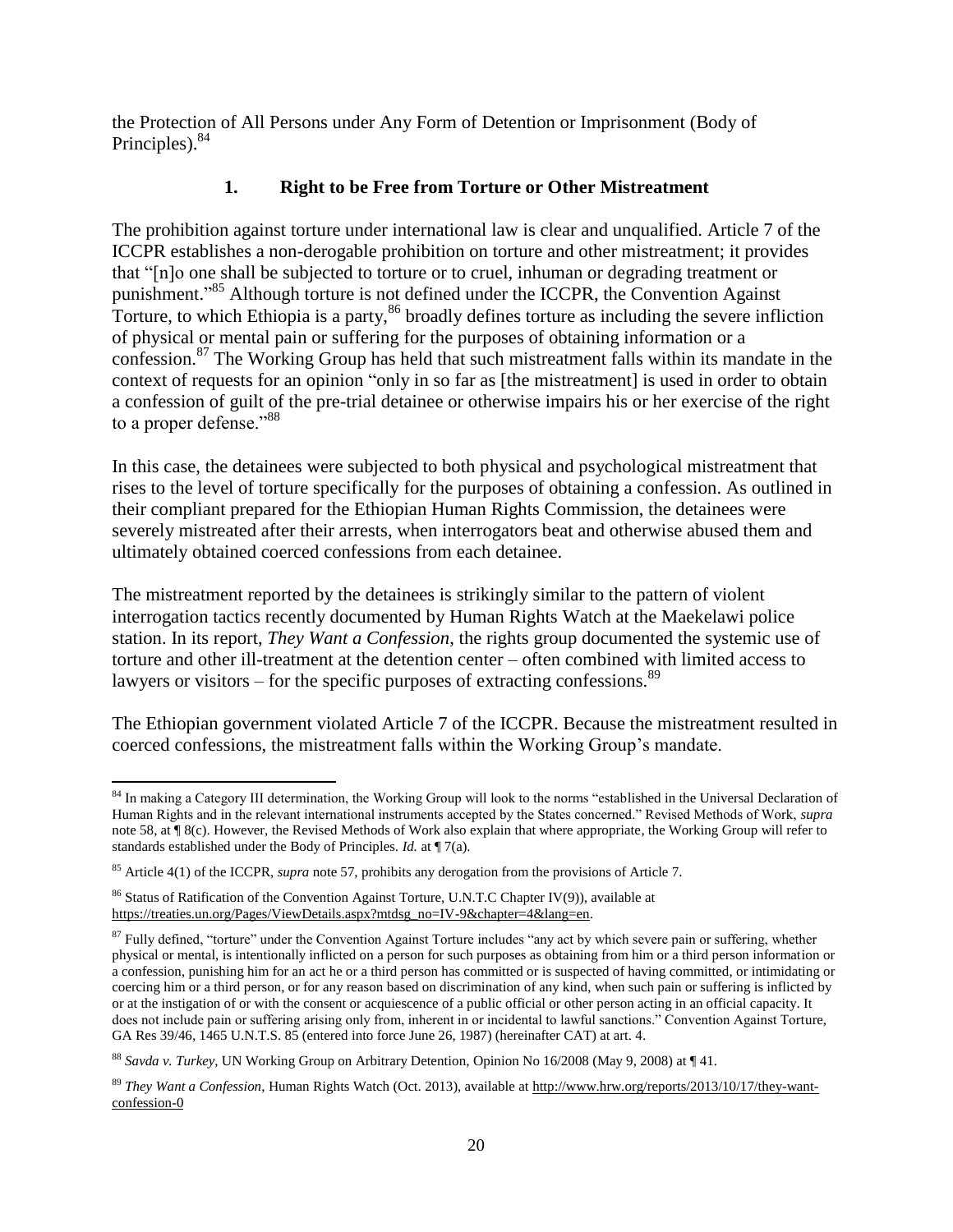#### **2. Right to an Independent Tribunal and the Presumption of Innocence**

Article 14(1) of the ICCPR guarantees the right "to a fair and public hearing by a competent, independent and impartial tribunal."<sup>90</sup> Article 14(2) of the ICCPR provides that "[e]veryone charged with a criminal offense shall have the right to be presumed innocent until proved guilty according to law."<sup>91</sup> The Body of Principles similarly provides that an individual "shall be presumed innocent and shall be treated as such until proved guilty according to law in a public trial at which he has had all of the guarantees necessary for his defense."<sup>92</sup> The Committee has noted that the presumption of innocence is "fundamental to the protection of human rights" and creates a "duty for all public authorities to refrain from prejudging the outcome of the trial, e.g. by abstaining from making public statements affirming the guilt of the accused."<sup>93</sup> Further, to protect the defendant, the "media should avoid news coverage undermining the presumption of  $\frac{1}{1}$ innocence."

Despite these protections under international law, high-raking government officials have severely undermined the fairness of the criminal process in this case. Before proceedings even began, the Prime Minister himself accused the detainees of being part of a regional terror plot – an especially prejudicial statement in a region where there are serious security threats. The communications minister similarly accused the detainees of attempting to foment unrest.

As explained above, the Ethiopian courts do not, in practice, operate free from political interference.<sup>95</sup> Despite this well-documented lack of independence, courts in Ethiopia at times attempt to display impartiality by criticizing the government's case or expressing confusion about the evidence. This approach was observed by Freedom Now during an appeal hearing in the case of Eskinder Nega, when the court appeared to act bewildered about the nature of the charges against the widely-respected journalist. According to local observers, this tactic is used frequently to create the appearance of independence – even though trial and appellate courts ultimately accept the position of the government in almost every case. Indeed, in this case the court had repeatedly ordered that the government submit amended charges and provide more specific allegations about the alleged activity of the detainees. Far from complying with these orders, however, the government had continued to resubmit charges that are substantively the same. Instead of holding prosecutors accountable, the court had simply postponed the proceedings and re-authorized pretrial detention for the detainees – belying any impression of impartiality.

l <sup>90</sup> ICCPR, *supra* note 57, at art. 14(1). See also UDHR, *supra* note 57, at art. 10 ("Everyone is entitled in full equality to a fair and public hearing by an independent and impartial tribunal, in the determination of his rights and obligations and of any criminal charge against him.").

<sup>91</sup> ICCPR, *supra* note 57, at art. 14(2). See also UDHR, *supra* note 57, at art. 11(1) ("Everyone charged with a penal offense has the right to be presumed innocent until proved guilty according to law in a public at which he has all the guarantees necessary for his defense.").

<sup>92</sup> Body of Principles, *supra* note 57, at Principle 36(1).

<sup>93</sup> *General Comment No. 32*, UN Human Rights Committee, U.N. Doc. CCPR/C/G/32 (Aug. 23, 2007) at ¶ 30.

<sup>94</sup> *Id.*

<sup>95</sup> See *Freedom in the World 2014: Ethiopia*, Freedom House at § F ("The judiciary is officially independent, but its judgments rarely deviate from government policy.") See also, *2013 Country Report on Human Rights Practices: Ethiopia*, U.S. Dept. of State, at  $\P$  1(e) ("The law provides for an independent judiciary. Although the civil courts operated with a large degree of independence, the criminal courts remained weak, overburdened, and subject to political influence."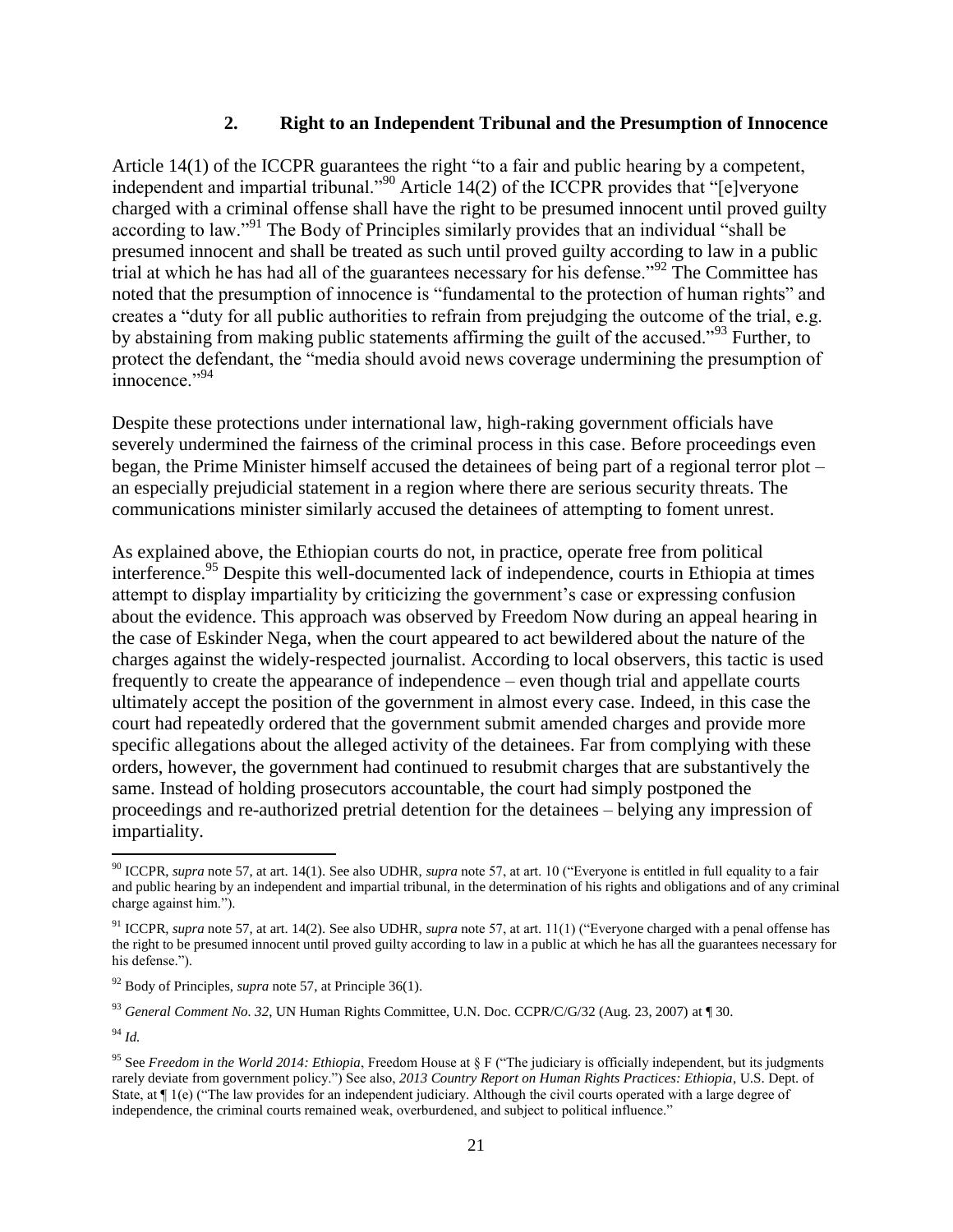In light of this lack of independence, the statements by high ranking government officials – including the Prime Minister – can only be viewed as attempts by the government to influence the outcome of the proceedings against the detainees. Such attempts violate the right to an independent tribunal and fly in the face of the requirements that public officials avoid statements prejudging the outcome of the trial.

### **3. Right to the Assistance of Legal Counsel**

Article 14(3)(b) of the ICCPR protects the right of all criminal defendants "to communicate with counsel of his own choosing."<sup>96</sup> Similarly, the Ethiopian Constitution protects the right of individuals held in custody "to communicate, and to be visited by... their legal counsel."<sup>97</sup> While the ICCPR does not specify at what point a detained individual must have access to a lawyer, "[t]he right to communicate with counsel requires that the accused is given prompt access to counsel."<sup>98</sup> In *Kelly v. Jamaica*, the Committee held that the government violated the petitioner's rights under Article 14(3)(b) when it ignored his request to speak to a lawyer for five days.<sup>99</sup> Similarly, in *Musaev v. Uzbekistan*, the Working Group found a detention arbitrary under Category III where the detainee "had no possibility to communicate with a lawyer for more than 10 days following his arrest."<sup>100</sup>

In this case, the detainees had no access to a lawyer between the time of their arrests and the second detention hearing on May 7, 2014 – a period of at least 10 days. This period of time falls outside of the established limits for "prompt" access to a lawyer and therefore failed to meet the requirements of Article 14(3)(b) of the ICCPR.

In addition to communication rights, international law protects the right of individuals to the assistance of chosen legal counsel in defending against criminal charges. Article 14(3)(d) of the ICCPR provides that everyone is entitled "[t]o defend himself in person or through legal assistance of his own choosing."<sup>101</sup> However, on April 27, 2014, the detainees were brought before the Federal First Instance Court, First Criminal Bench at Arada, without any legal representation whatsoever. During this proceeding, the government authorized the continued detention of the bloggers and journalist. This limitation on their right to defend themselves, without any apparent justification, violated Article 19(3)(d) of the ICCPR.

 $\overline{\phantom{a}}$ <sup>96</sup> ICCPR, *supra* note 57, at art. 14(3)(b). Although the language of Article 14 refers to the right of individuals "in the determination of criminal charges," the right to communicate with and have the assistance of legal counsel should apply in this case. Although the detainees were not formally charged with a criminal offense until July 17, 2014, the initial proceedings were required under a criminal law (the Anti-Terrorism Proclamation) and were for the specific purpose of authorizing their continued detention. An alternative finding would allow the government to hold individuals indefinitely and without access to legal counsel by failing to formally charge them, a result inconsistent with the very purpose of the protection.

<sup>97</sup> Constitution of Ethiopia, *supra* note 5, at art. 21(2)

<sup>98</sup> *General Comment No. 32*, *supra* note 93, at ¶ 34. Similarly, Principle 15 of the Body of Principles provides that "notwithstanding the exceptions [in extenuating circumstances] communication of the detained or imprisoned person with the outside world, and in particular his family or counsel, shall not be denied for more than a matter of days." Body of Principles, *supra* note 57, at Principle 15.

<sup>99</sup> *Kelly v. Jamaica*, UN Human Rights Committee, Communication No. 537/1993, (adopted July 17, 1996), at ¶ 9.2.

<sup>100</sup> *Musaev v. Uzbekistan*, UN Working Group on Arbitrary Detention, Opinion No. 14/2008 (July 26, 2007), at ¶ 40.

<sup>101</sup> ICCPR, *supra* note 57, at art. 14(3)(d).